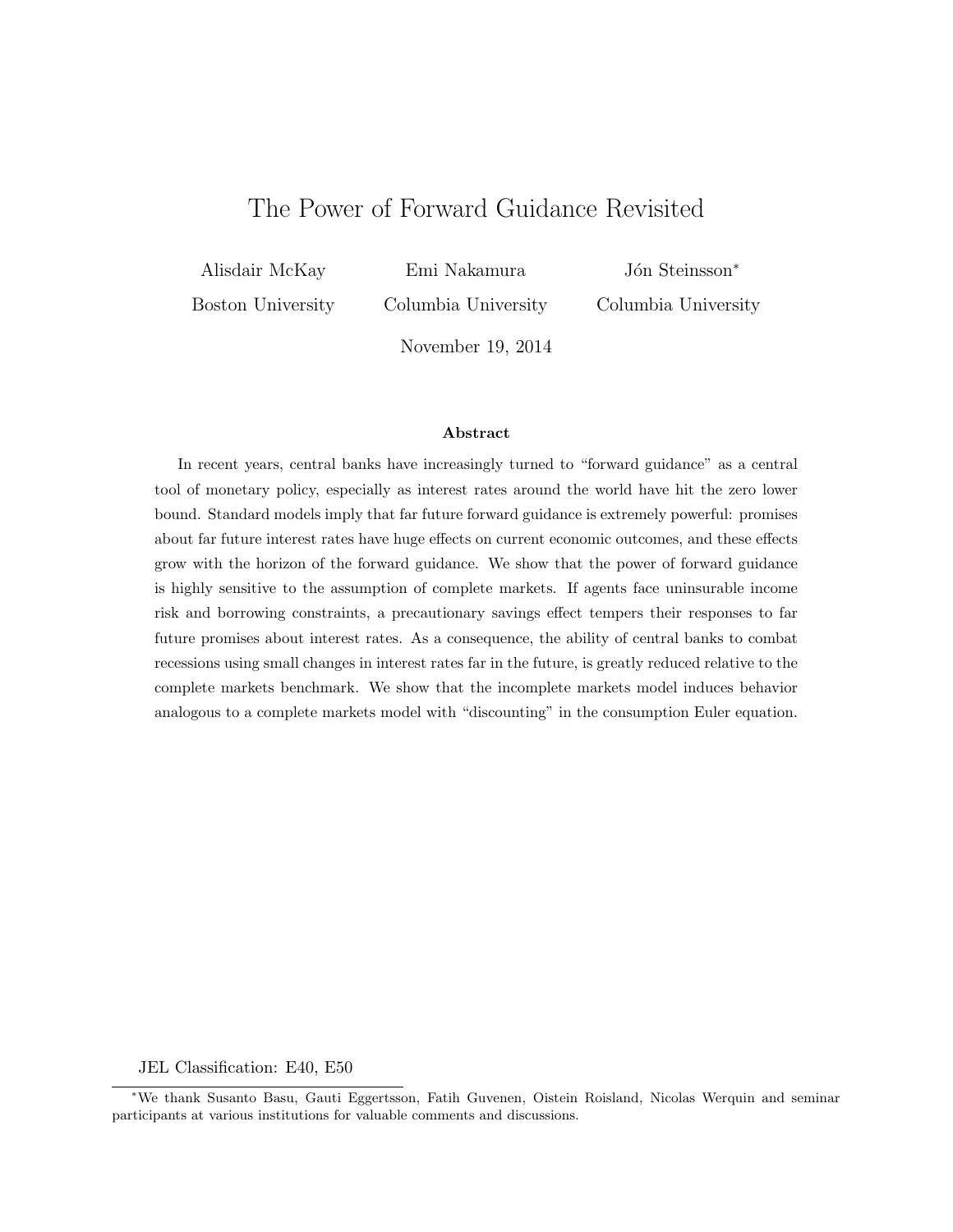### 1 Introduction

Forward guidance has become an increasingly important tool of monetary policy in recent years. Gurkaynak, Sack, and Swanson (2005) show that much of the surprise news about monetary policy at the time of FOMC announcements arises from signals about the central banks intentions about future monetary policy. In many cases, changes in the current Federal Funds rate are fully expected, and all of the news about monetary policy has to do with how the central bank is expected to set interest rates in the future.<sup>1</sup>

Promises about future interest rates have been shown to have a powerful effect on the economy in standard macroeconomic models. Eggertsson and Woodford (2003) show that a shock to the natural rate of interest that causes the economy to hit the zero lower bound on nominal interest rates induces a powerful deflationary spiral and a crippling recession. However, the recession can be entirely abated if the central bank commits from the outset to holding interest rates at the zero lower bound for a few additional quarters beyond what is justified by contemporaneous economic conditions.

Recent work argues that the magnitude of the effects of forward guidance in New Keynesian models stretches the limits of credibility. Carlstrom, Fuerst, and Paustian (2012) show that a promise by the central bank to peg interest rates below the natural rate of interest for a finite number of quarters generates explosive dynamics for inflation and output in a workhorse New Keynesian model (the Smets and Wouters (2007) model).<sup>2</sup> Del Negro, Giannoni, and Patterson (2013) refer to this phenomenon as the forward guidance puzzle. Along the same lines, consider an experiment whereby the central bank promises a 1 percentage point lower real interest rate for a single quarter at some point in the future. We show that in the plain vanilla New Keynesian model, this promise has an eighteen times greater impact on inflation when the promise pertains to interest rates 5 years in the future than when it pertains to the current interest rate.

It may seem unintuitive that an interest rate cut far in the future has a greater effect than a near-term one. To see why this arises in standard models, consider the response of consumption

<sup>&</sup>lt;sup>1</sup>Campbell et al. (2012) reinforce these results using a longer sample period spanning the Great Recession.

<sup>&</sup>lt;sup>2</sup>Carlstrom, Fuerst, and Paustian (2012) show that the responses of output and inflation experience a sign reversal when the interest rate peg is extended from eight quarters to nine quarters in the Smets and Wouters (2007) model. We interpret this as the model "blowing up" at this point, i.e., the monetary stimulus becomes so large that the response of output and inflation is infinite. This manifests itself as sign reversals in the set of linear equations used to describe the model. Intuitively, if you divide by a smaller and smaller number, the number you divide by can eventually switch sign. See the discussion of the "deflationary death spiral" in section 5 for an example of this.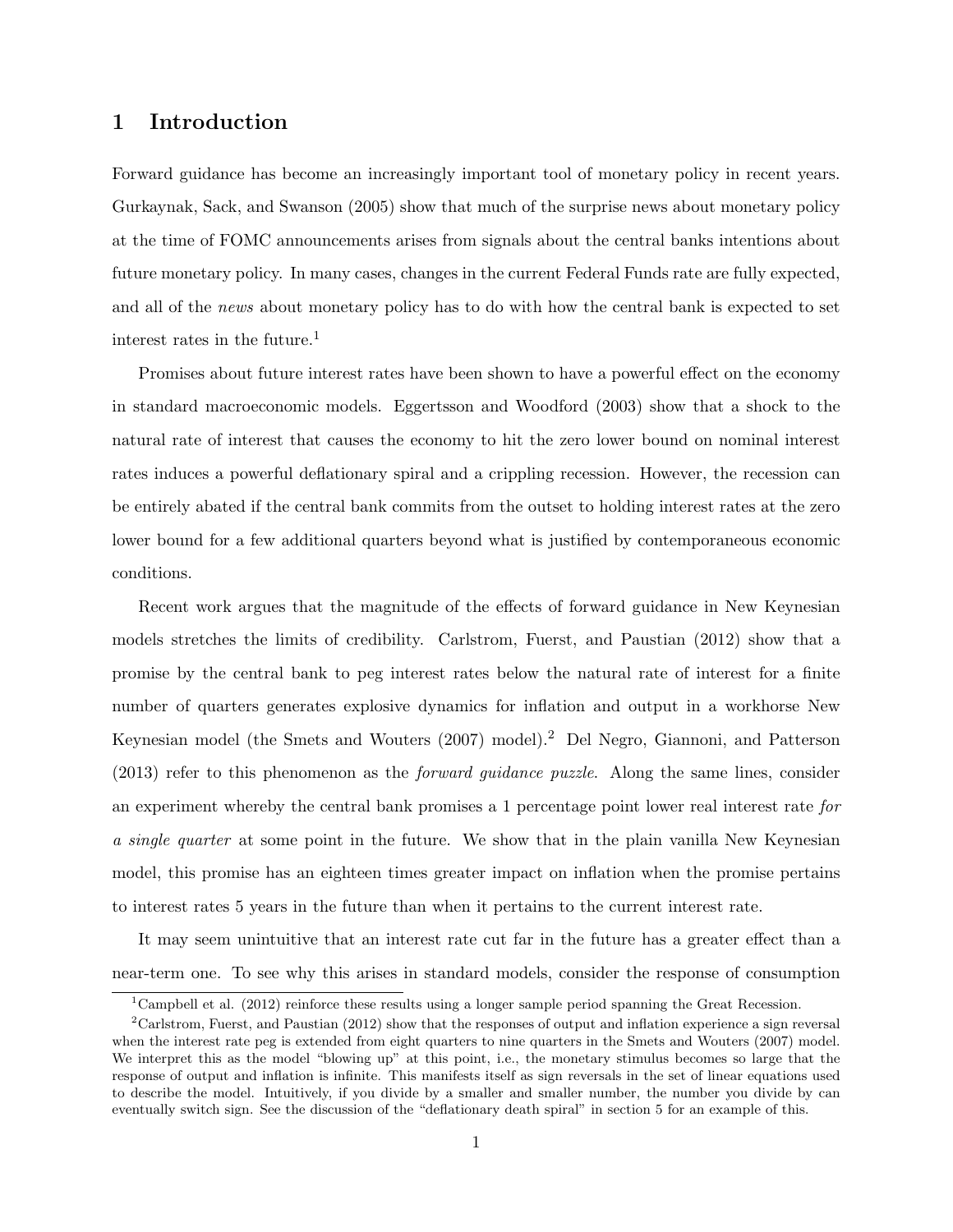to a decrease in the real interest rate for a single quarter 5 years in the future. The consumption Euler equation dictates that consumption will rise immediately to a higher level and stay constant at that higher level for 5 years before returning to its normal level.<sup>3</sup> The cumulative response of consumption to the shock is therefore quite large and gets larger the further in the future the interest rate shocks occurs. It is the cumulative response of consumption (with some discounting) that determines the response of current inflation in the basic New Keynesian model. So, the further in the future is the interest rate that the monetary authority announces it will change, the larger is the current response of inflation. At the zero lower bound, this large effect on inflation will affect real rates and thus create a powerful feedback loop on output.

But is it a realistic prediction of the standard model that agents increase their consumption by the same amount in response to an interest rate change 5 years in the future as they do to a change in the current interest rate? An individual who raises his consumption 5 years in advance of an anticipated interest rate cut will need to run down his savings for 5 years. For many agents, this is not feasible since it would entail hitting a borrowing constraint. More generally, as an agent's assets fall, the marginal value of wealth increases for precautionary reasons, raising the motive to save. This precautionary savings effect counteracts the intertemporal substitution motive to dissave in anticipation of the low interest rate. As the low interest rate is further in the future, the change in assets needed to take full advantage of intertemporal substitution grows and the precautionary savings effect therefore grows stronger, tempering the effects of forward guidance.

To investigate the quantitative magnitude of these effects, we consider a general equilibrium model in which agents face uninsurable, idiosyncratic income risk and borrowing constraints. In this model, the effect of forward guidance about future interest rates on current output falls the further out in the future the interest rate change is. For forward guidance about the interest rate 5 years in the future, the effect on output and inflation is roughly 40% as large as in the standard model. For forward guidance about the interest rate 10 years in the future, the effect on current output is essentially zero.

Our results indicate that forward guidance is a much less effective policy tool at the zero lower

<sup>&</sup>lt;sup>3</sup>The response is a step function because consumption growth only deviates from normal when the real interest rate deviates from normal and this only occurs in the single quarter that the forward guidance pertains to. Another way to see this is that the the forward guidance does not change the relative price of consumption for any two dates before the date of the interest rate change. All these dates must therefore have the same level of consumption. The end-point of consumption is pinned down by the fact that the economy will eventually return to its steady state.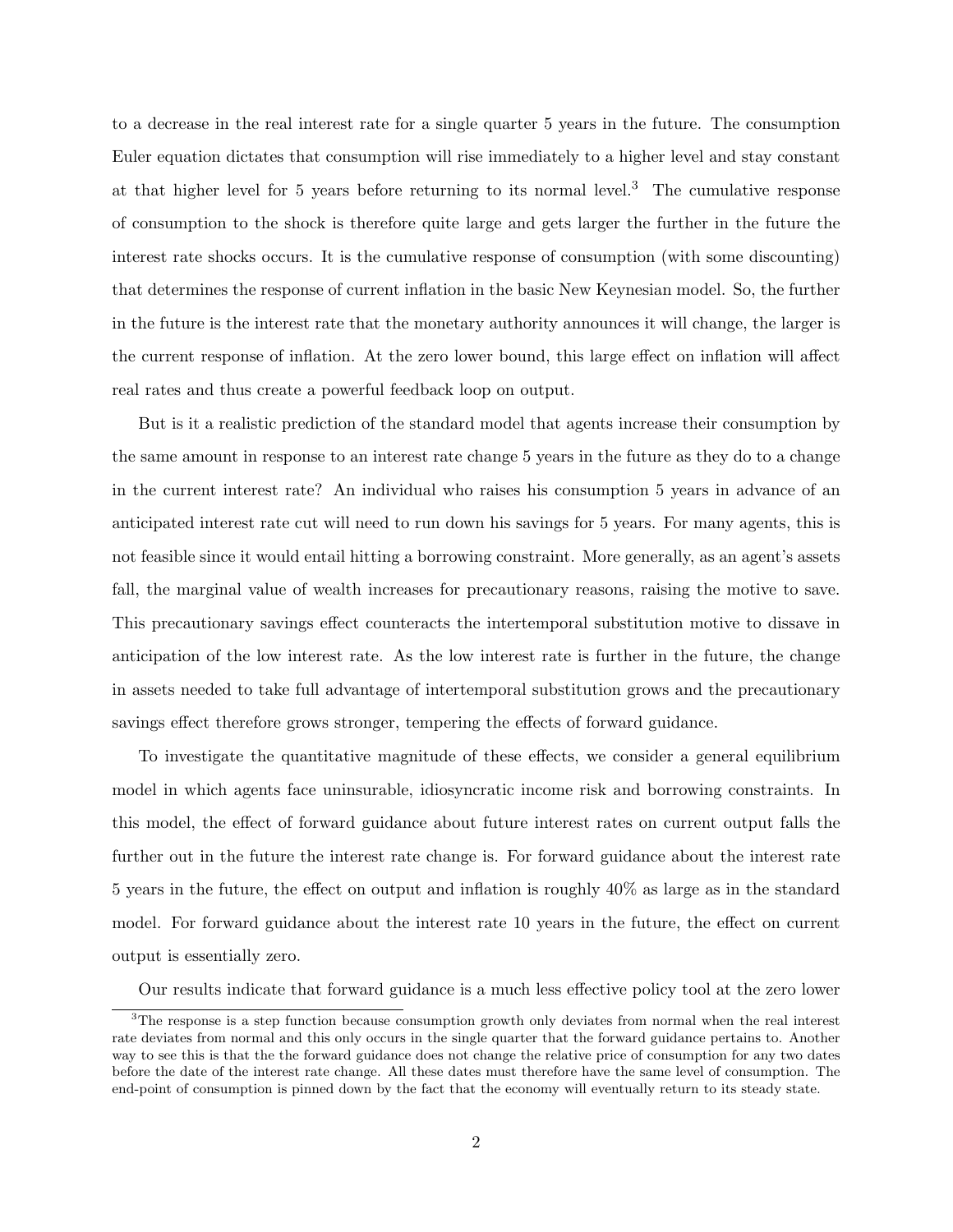bound in a model with a realistic degree of precautionary savings than it is in standard macro models. We consider a shock that lowers the natural rate of interest enough that the zero lower bound binds for 5 years and the initial fall in output is -4% in the absence of forward guidance. If we assume markets are complete (and precautionary savings thus absent), a policy of maintaining interest rates at zero for a little more than three quarters beyond what a strict inflation targeting central bank would do completely eliminates the fall in output. In contrast, in our incomplete markets model with idiosynctratic risk and borrowing constraints, the effect of this amount of forward guidance is substantially smaller and a significant recession remains.

Returning to the intuition for the forward guidance puzzle, a key reason why the puzzle occurs is that the sensitivity of current output to far future interest rates is the same as the sensitivity to current interest rates. The key property of our incomplete markets model that reduces the effects of far future forward guidance is that this is no longer the case. We show that the responsiveness of output in the incomplete markets model can be approximated by a consumption Euler equation with "discounting."<sup>4</sup> Furthermore, we show that this "discounted Euler equation" can be microfounded with a simplified version of our incomplete markets model.<sup>5</sup> This formulation has the advantage of being highly tractable, and easy to incorporate into the DSGE models used for policy analysis at central banks around the world.

We use the "discounted Euler equation model" to revisit the question of how severe are the deflationary effects of shocks that lead the natural real rate of interest to become negative. In particular, we consider a shock that lowers the natural rate of interest to -2% and keeps it their on average for 10 quarters (this is the shock considered in Eggertsson and Woodford, 2003). In the plain vanilla New Keynesian model, this shock leads output to fall by roughly 14% and inflation to fall by roughly 10%. In contrast, in our "discounted Euler equation model" this same shock generates a much more modest drop in output of 3% and inflation of 2%. It is well known that shocks like these can lead the economy into a "deflationary death spiral" (i.e., log output and inflation go to negative infinity) if they are persistent enough and monetary policy is unable to commit to time-inconsistent forward guidance. In the plain vanilla New Keynesian model, the

<sup>4</sup> Interestingly, such a formulation of the consumption Euler equation has actually been used in policy calculations by the Central Bank of Norway, to combat the forward guidance puzzle. We thank Oistein Roisland for pointing this out to us.

<sup>&</sup>lt;sup>5</sup>The main simplification is that instead of facing a rich distribution of idiosyncratic shocks we assume that a fraction of agents are hit by an uninsurable expenditure shock that is large enough that they hit their borrowing constraint for sure.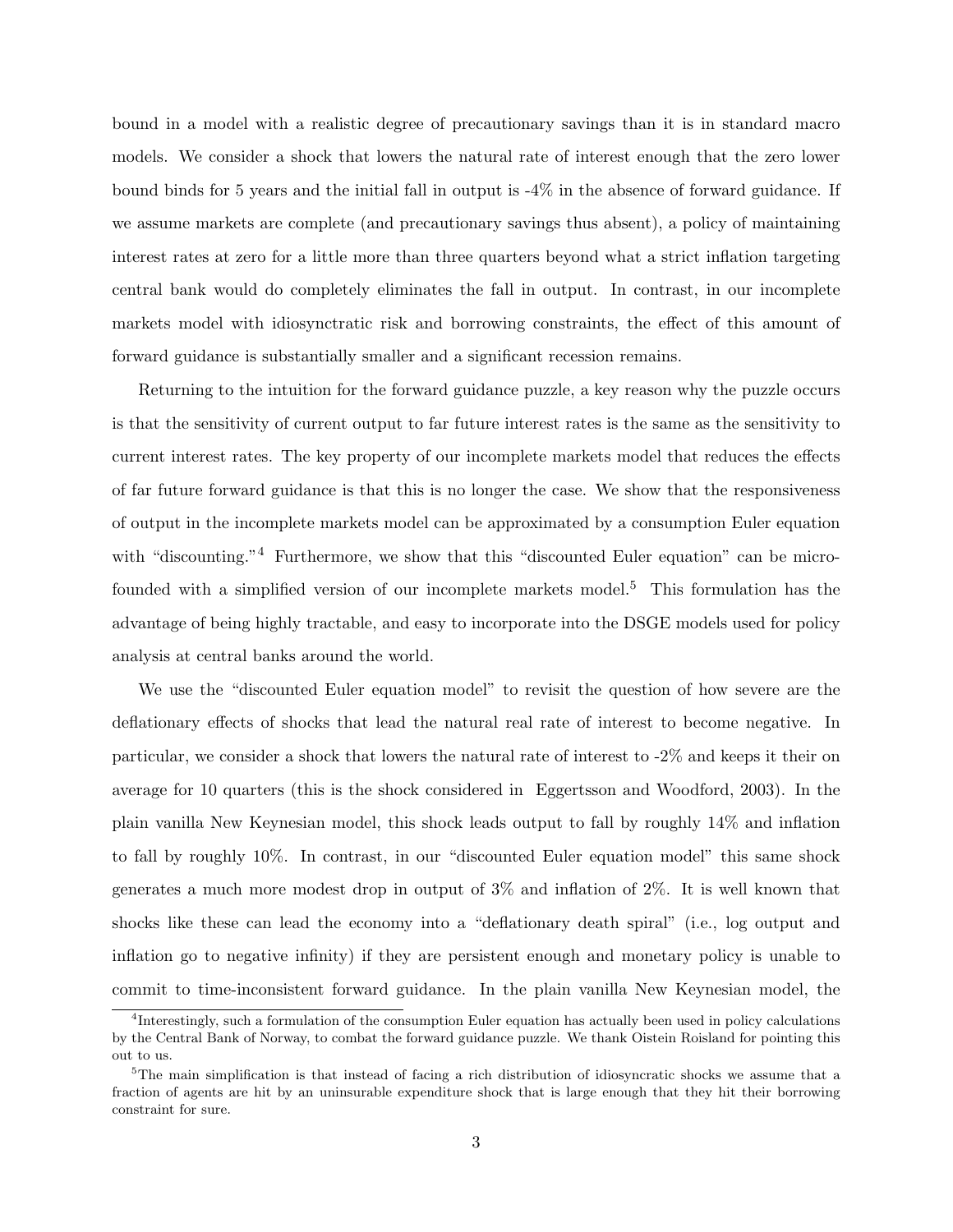deflationary death spiral occurs even for shocks that are expected to last only roughly 3 years on average. In our discounted Euler equation model, however, the deflationary death spiral occurs only for shocks that are considerably more persistent.

Our work builds on recent papers that incorporate market incompleteness and idiosyncratic uncertainty into New Keynesian models starting with Guerrieri and Lorenzoni (2011) and Oh and Reis (2012). The papers closest in spirit to ours are McKay and Reis (2014) who investigate the power of automatic stabilizers at the zero lower bound and Gornemann, Kuester, and Nakajima (2014) who investigate the distributional implications of monetary policy shocks. Several other recent papers suggest "solutions" to the forward guidance puzzle. Del Negro, Giannoni, and Patterson (2013) argue that the experiment that gives rise to the puzzle is, itself, unreasonable. They argue that it is unreasonable to assume that the central bank really can engender substantial changes in long-term interest rates, which are at the core of why the forward guidance puzzle arises. Carlstrom, Fuerst, and Paustian (2012) and Kiley (2014) show that the magnitude of the forward guidance puzzle is substantially reduced in a sticky information (as opposed to a sticky price) model.

The paper proceeds as follows. Section 2 explains why forward guidance is so powerful in standard New Keynesian models. Section 3 presents our incomplete markets model featuring uninsurable idiosyncratic income risk and borrowing constraints. Section 4 describes our results about the reduced power of forward guidance in our incomplete markets model relative to the standard complete markets models. Section 5 show how the behavior of the incomplete markets model can be approximated by a model with discounting in the consumption Euler equation. Section 6 concludes.

### 2 Why Is Forward Guidance So Powerful?

It is useful to start with an explanation for why forward guidance is so powerful in the standard model. Consider the basic New Keynesian model as developed, e.g., in Woodford (2003) and Gali (2008). The implications of private sector behavior for output and inflation in this model can be described by an intertemporal "IS" equation of the form

$$
x_t = E_t x_{t+1} - \sigma(i_t - E_t \pi_{t+1} - r_t^n),
$$
\n(1)

and a Phillips curve of the form

$$
\pi_t = \beta E_t \pi_{t+1} + \kappa x_t. \tag{2}
$$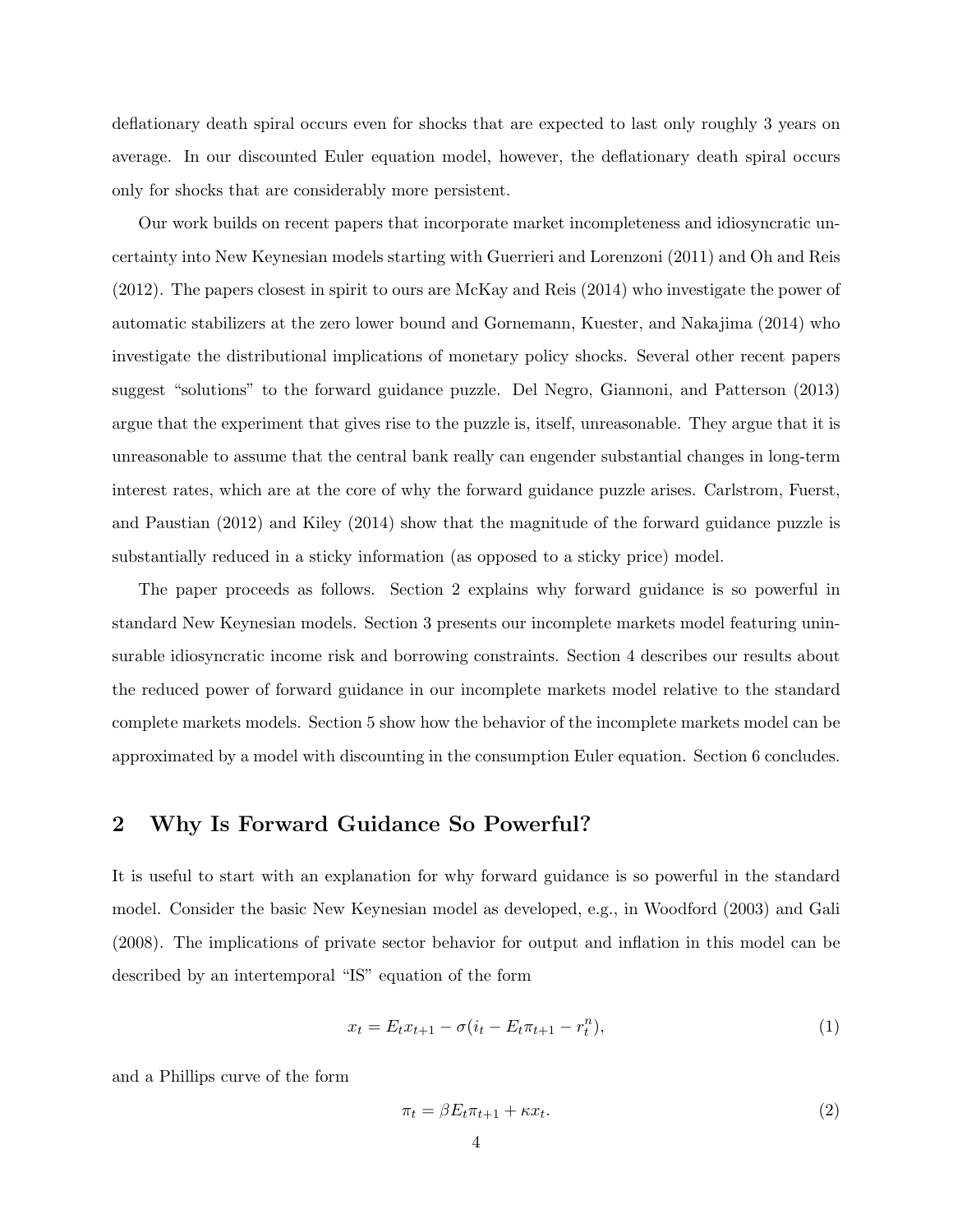Here,  $x_t$  denotes the output gap—i.e., the percentage difference between actual output and the natural rate of output that would prevail if prices are fully flexible— $\pi_t$  denotes inflation,  $i_t$  denotes the nominal, short-term, risk-free interest rate,  $r_t^n$  denotes the natural real rate of interest—i.e., the real interest rate that would prevail if prices were fully flexible— $\sigma$  denotes the intertemporal elasticity of substitution,  $\beta$  denotes the subjective discount factor of households, and  $\kappa$  is determined by the degree of nominal and real rigidities in the economy.

Suppose for simplicity that the monetary policy of the central bank is given by an exogenous rule for the real interest rate where the real interest rate tracks the natural real rate with some error:  $r_t = i_t - E_t \pi_{t+1} = r_t^n + \epsilon_{t,t-j}$ , where  $\epsilon_{t,t-j}$  denotes the shock to the short term real rate in period t that becomes known in period  $t - j$ .<sup>6</sup> Absent any monetary shocks, the real interest rate will perfectly track the natural real rate and both the output gap and inflation will be zero. Suppose we start in such a state, but then the monetary authority announces that the real interest rate will be lower by 1% for 1 quarter 5 years in the future, but maintained at the natural real rate of interest in all other quarters (i.e.,  $\epsilon_{t+20,t} = 0.01$ ).

To see how this forward guidance announcement affects the output gap, it is useful to solve the intertemporal IS equation forward to get

$$
x_t = -\sigma \sum_{j=0}^{\infty} E_t (i_{t+j} - E_{t+j} \pi_{t+j+1} - r_{t+j}^n).
$$
 (3)

Notice, that there is no discounting in the sum on the right hand side of this equation. This implies that the output gap will rise immediately by 1% (if we assume for simplicity that  $\sigma = 1$ ) and will stay at that higher level for the next five years and then fall back to zero all at once when the low interest rate period passes. The same is true of forward guidance for any other horizon. So, the further out in the future the forward guidance is, the larger is the *cumulative* response of output.

To see how the announcement affects inflation, it is useful to solve the Phillips curve forward to get

$$
\pi_t = \kappa \sum_{j=0}^{\infty} \beta^j E_t x_{t+j}.
$$
\n(4)

<sup>&</sup>lt;sup>6</sup>Given this specification of monetary policy, the model has a unique solution for which  $\lim_{j\to\infty} E_t x_{t+j} = 0$  and inflation is bounded. We could alternatively assume that the monetary authority sets the nominal rate according to the following rule  $i_t = r_t^n + \phi \pi_t + \tilde{\epsilon}_{t,t-j}$  and  $\phi > 1$ . In this case, the model has a unique bounded solution (without the additional restriction that  $\lim_{j\to\infty} E_t x_{t+j} = 0$  and there exists a path for  $\tilde{\epsilon}_{t,t-j}$  that gives the same solution as the model with monetary policy given be the exogenous path for the real rate we assume. We prefer to describe the monetary policy as an exogenous rule for the real interest rate because this simplifies our exposition substantially.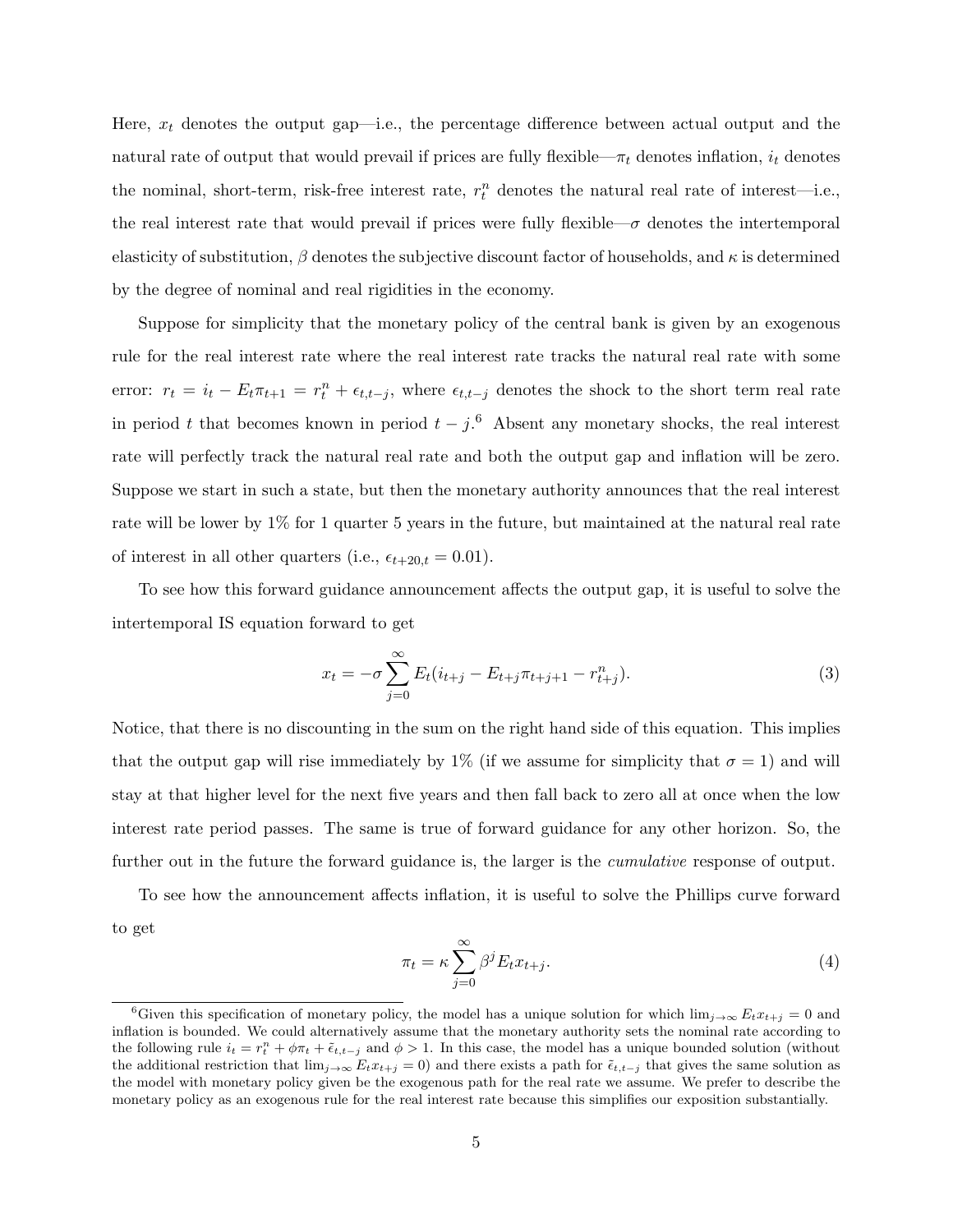

Figure 1: Response of current inflation to forward guidance about interest rates at different horizons relative to response to equally large change in current real interest rate.

This shows that it is the entire cumulative response of the output gap (albeit with some discounting) that determines the current response of inflation to forward guidance. The further in the future is the interest rate that the monetary authority announces it will change, the larger is the current response of inflation. While the response of inflation to a 1% change in the current real rate is  $\kappa \sigma$ , the response of inflation to a 1% change in the real rate for one quarter in the infinite future is  $\kappa\sigma/(1-\beta)$ . If  $\beta = 0.99$ , the current response of inflation to forward guidance about a single quarter in the infinite future is 100 times larger than the response of inflation to an equally large change in the current real interest rate. Figure 1 plots the response of inflation to forward guidance about interest rates at different horizons relative to the response of inflation to an equally large change in the current real interest rate. We see that the response of inflation to forward guidance about interest rates five years in the future is roughly 18 times larger than the response of inflation to an equally sized change in the current real interest rate.

Above, we have assumed that the monetary authority can perfectly control the real interest rate period-by-period. A prominent example of a situation where this is not the case is when the short-term nominal interest rate is at its zero lower bound. In this case, if the monetary authority is able to lower expectations about future real rates, the resulting increase in current inflation will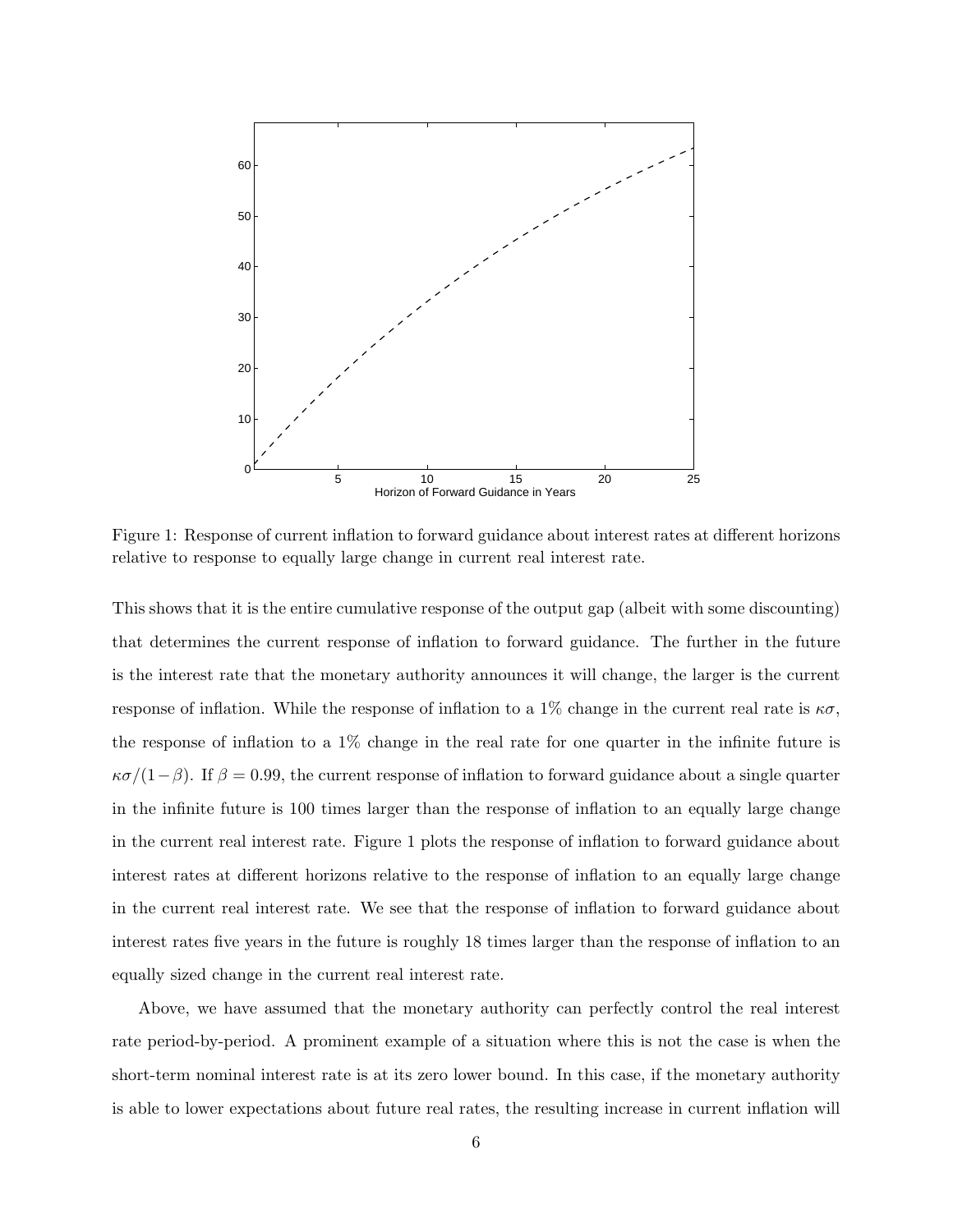lower current real interest rates and this will in turn raise current output. At the zero lower bound, forward guidance about future real interest rates will therefore—through this feedback loop—lead to potentially very large increases in current output. These effects on current output become larger the further in the future the interest rate is that the monetary authority provides forward guidance about. In other words, the standard model implies that forward guidance about far future real interest rates is a very powerful tool to stabilize the economy at the zero lower bound.

### 3 An Incomplete Markets Model with Nominal Rigidities

Section 2 shows that the huge power of far future forward guidance in the standard model depends crucially on the prediction of the model that the current response of output to an expected change in real interest rates in the far future (say 20 years in the future) is equally large as the response of output to a change in the current real interest rate. But is this realistic? Increasing consumption today by 1% in anticipation of a 1% change in real interest rates 20 years from today would entail a large run down of assets over the 20 years until the interest rate changes. Agents that face uninsurable idiosyncratic income risk and borrowing constraints will trade off the benefits of intertemporal substitution and the costs in terms of reduced ability to smooth consumption over time of having lower buffer stock savings. To analyze this trade-off we develop a model with uninsurable idiosyncratic shocks to household productivity, borrowing constraints, and nominal rigidities.

#### 3.1 The Environment

The economy is populated by a unit continuum of ex ante identical households with preferences given by

$$
\mathbb{E}_0 \sum_{t=0}^\infty \beta^t \left[ \frac{c_t^{1-\gamma}}{1-\gamma} - \frac{\ell_t^{1+\psi}}{1+\psi}\right]
$$

,

where  $c_t$  is consumption and  $\ell_t$  is labor supply. Households are endowed with stochastic idiosyncratic productivity  $z_t$  that generates pre-tax labor income  $w_t z_t \ell_t$ , where  $w_t$  is the aggregate real wage. Each household's productivity  $z_t$  follows a Markov chain with transition probabilities  $Pr(z_{t+1}|z_t)$ . We assume that the initial cross-sectional distribution of idiosyncratic productivities is equal to the ergodic distribution of this Markov chain. As the the Markov chain transition matrix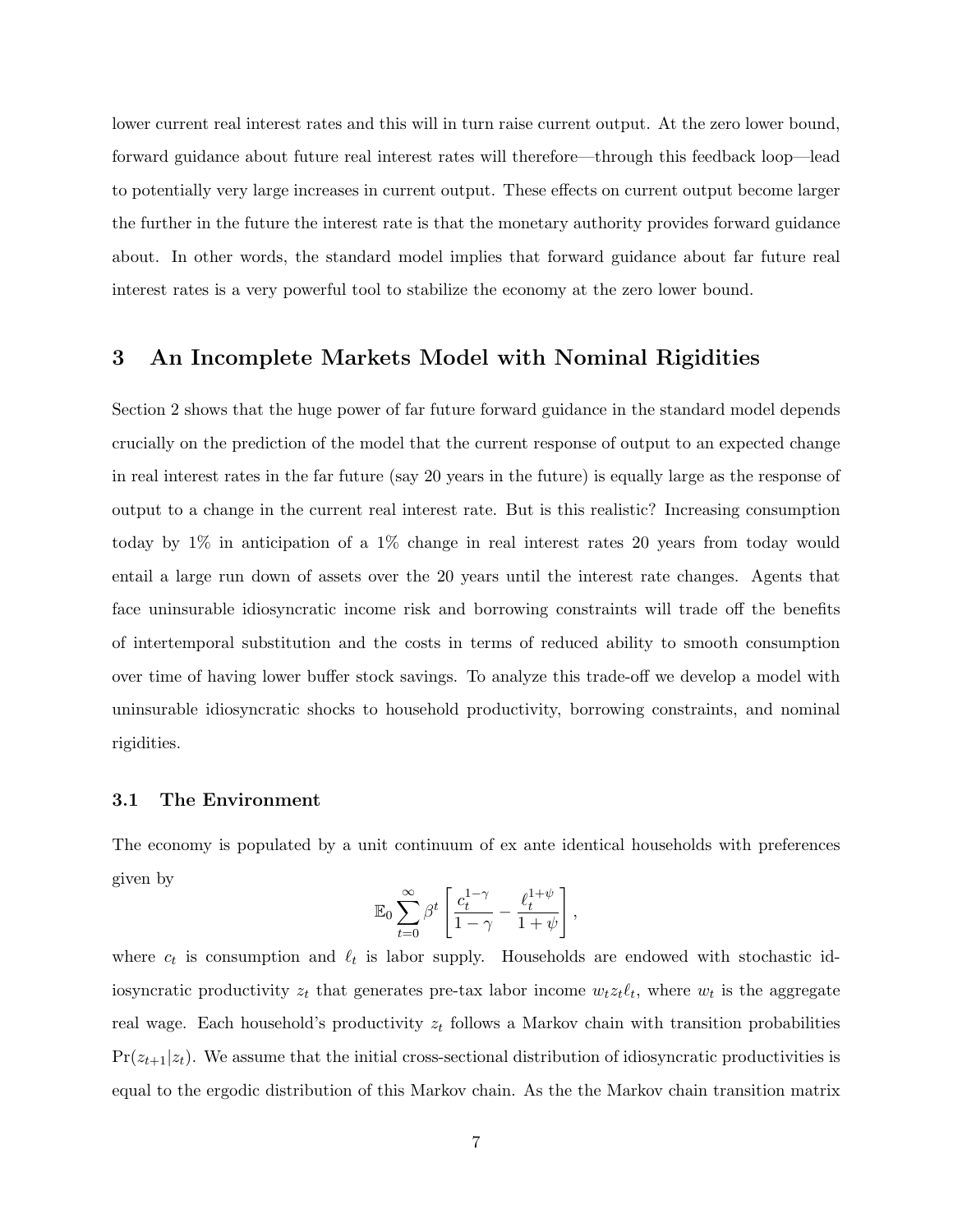is constant over time, it follows that the cross-sectional distribution of productivities is constant. We use  $\Gamma^z(z)$  to denote this distribution.

In this economy, a final good is produced from intermediate inputs according to the production function

$$
y_t = \left(\int_0^1 y_t(j)^{1/\mu} dj\right)^{\mu},
$$

and the intermediate goods are produced using labor as an input according to the production function

$$
y_t(j) = N_t(j).
$$

The market structure of this model economy combines elements that are familiar from the standard New Keynesian model with elements that are familiar from the standard incomplete markets model (Bewley, undated; Huggett, 1993; Aiyagari, 1994). While the final good is produced by a representative competitive firm, the intermediate goods are produced by monopolistically competitive firms. The intermediate goods firms face frictions in adjusting their prices that imply that they can only update their prices with probability  $\theta$  per period as in Calvo (1983). These firms are controlled by a risk-neutral manager who discounts future profits at rate  $\beta$ . Whatever profits are produced are paid out immediately to the households with each household receiving an equal share  $d_t$ . Households cannot trade their stakes in the firms.

Households trade a risk-free real bond with real interest  $r_t$  between periods t and t+1. Borrowing constraints prevent these households from taking negative bond positions. There is a stock of government debt outstanding with real face value  $B$ . The government raises tax revenue to finance interest payments on this debt. These taxes are collected by taxing households according to their labor productivity z. Let  $\tau_t\bar{\tau}(z)$  be the tax paid by a household with productivity z at date t. By levying the taxes on labor productivity, which is exogenous, the tax does not distort household decisions in the same way that a lump-sum tax does not. At the same time, the dependence of the tax on z allows us to manipulate the cross-sectional correlation of tax payments and earnings.

We assume that the government runs a balanced budget so as to maintain a stable level of debt in each period. The government budget constraint is

$$
\frac{B}{1+r_t} + \sum_z \Gamma^z(z)\tau_t \bar{\tau}(z) = B.
$$
\n(5)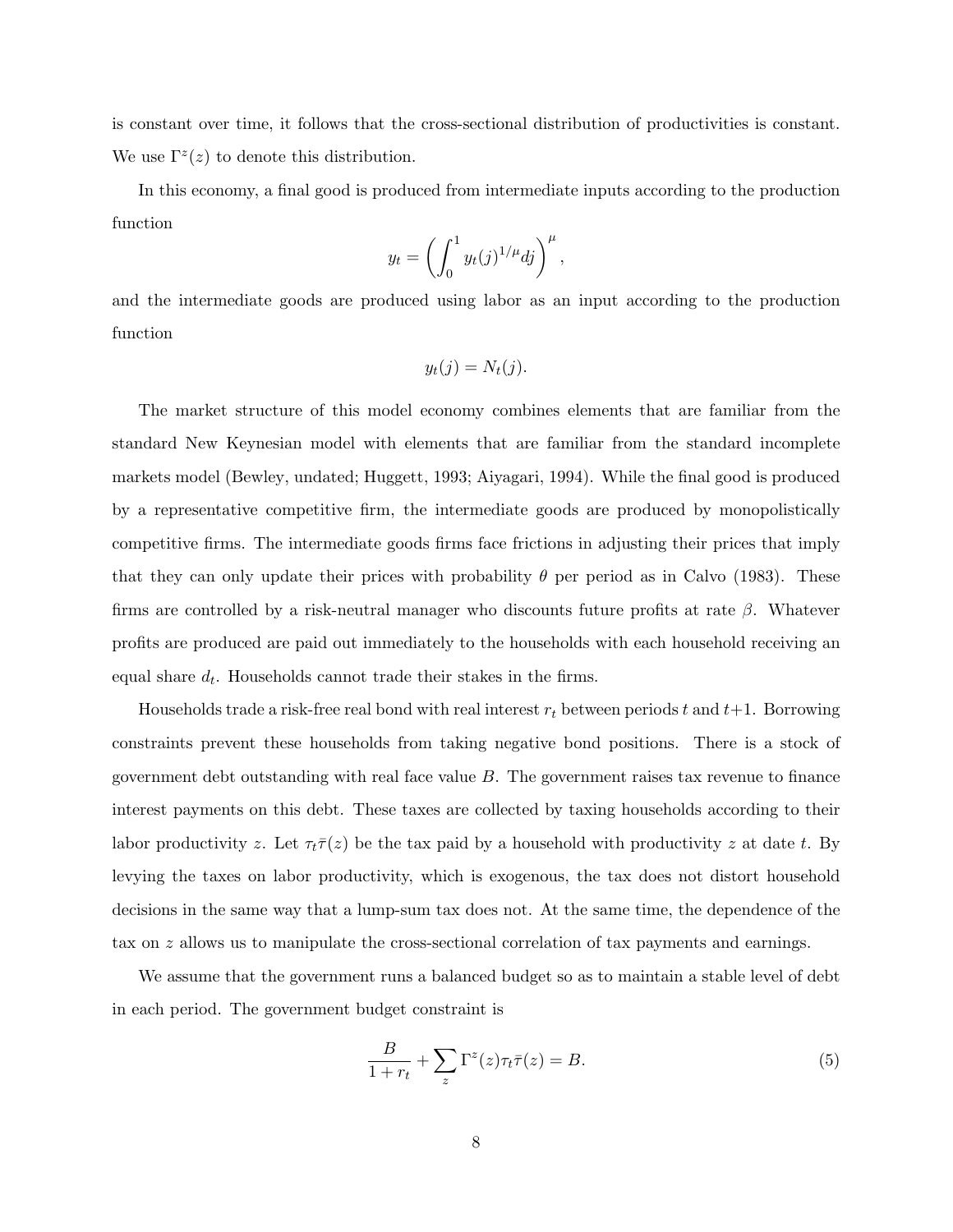To illustrate our main results about the power of forward guidance, we will consider several monetary policy experiments involving somewhat different specifications of monetary policy. These are described in Section 4. The relationship between the real interest rate, the nominal interest rate, and inflation is given by the Fisher relation in the usual way

$$
1 + r_t = \frac{1 + i_t}{1 + \pi_{t+1}}\tag{6}
$$

where  $\pi_{t+1} \equiv p_{t+1}/p_t - 1$  and  $p_t$  is the aggregate price level.

### 3.2 Decision Problems

The decision problem faced by the households in the economy is

$$
V_t(b_t, z_t) = \max_{c_t, b_{t+1}, \ell_t} \left\{ \frac{c_t^{1-\gamma}}{1-\gamma} - \frac{\ell_t^{1+\psi}}{1+\psi} + \beta \sum_{z_{t+1}} \Pr(z_{t+1}|z_t) V_{t+1}(b_{t+1}, z_{t+1}) \right\}
$$

subject to

$$
c_t + \frac{b_{t+1}}{1+r_t} = b_t + w_t z_t \ell_t - \tau_t \overline{\tau}(z_t) + d_t
$$

$$
b_{t+1} \ge 0.
$$

Let  $c_t(b, z)$ ,  $g_t(b, z)$ , and  $\ell_t(b, z)$  be the decision rules for consumption, savings (i.e.,  $b_{t+1}$ ), and labor supply, respectively. These policy rules vary over time in response to aggregate events that affect current or future prices, taxes, or dividends.

The final goods producer's cost minimization problem implies that

$$
y_t(j) = \left(\frac{p_t(j)}{p_t}\right)^{\mu/(1-\mu)} y_t,\tag{7}
$$

where the aggregate price index is given by

$$
p_t = \left( \int_0^1 p_t(j)^{1/(1-\mu)} dj \right)^{1-\mu}.
$$

The intermediate goods producer's problem is

$$
\max_{p_t^*, \{y_s(j), N_s(j)\}_{s=t}^{\infty}} \sum_{s=t}^{\infty} \beta^t (1-\theta)^t \left( \frac{p_t^*}{p_s} y_s(j) - w_s N_s(j) \right)
$$

subject to

$$
y_s(j) = \left(\frac{p_t^*}{p_s}\right)^{\mu/(1-\mu)} y_s,
$$
  

$$
y_s(j) = N_s(j).
$$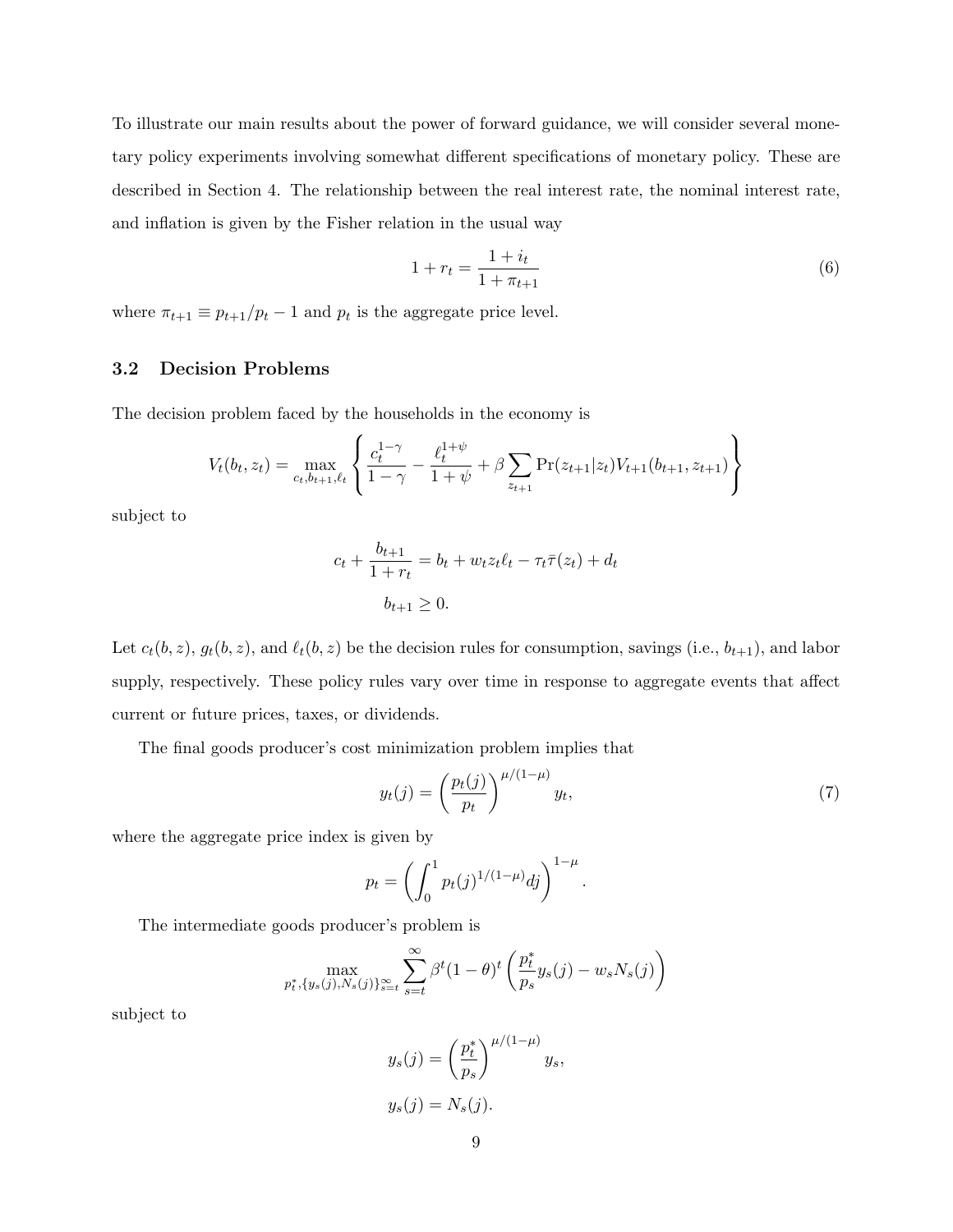The solution to this problem satisfies

$$
\frac{p_t^*}{p_t} = \frac{\sum_{s=t}^{\infty} \beta^{s-t} (1-\theta)^{s-t} \left(\frac{p_t}{p_s}\right)^{\mu/(1-\mu)} y_s \mu w_s}{\sum_{s=t}^{\infty} \beta^{s-t} (1-\theta)^{s-t} \left(\frac{p_t}{p_s}\right)^{1/(1-\mu)} y_s}.
$$
\n(8)

### 3.3 Equilibrium

Let  $\Gamma_t(b, z)$  be the distribution of households over idiosyncratic states at date t. This distribution evolves according to

$$
\Gamma_{t+1}(\mathcal{B}, z') = \int_{\{(b,z):g_t(b,z)\in\mathcal{B}\}} \Pr(z'|z) d\Gamma_t(b, z)
$$
\n(9)

for all sets  $\mathcal{B} \subset \mathbb{R}$ .

As a result of nominal rigidities, price dispersion will result in some loss of efficiency. Integrating both sides of (7) across firms and using  $y_t(j) = N_t(j)$  yields an aggregate production function

$$
S_t y_t = \int N_t(j) d\mathbf{j} \equiv N_t,\tag{10}
$$

where  $N_t$  is aggregate labor demand and  $S_t \equiv \int_0^1 \left(\frac{p_t(j)}{p_t}\right)^2$  $\left(\frac{h\left(j\right)}{p_{t}}\right)^{\mu/\left(1-\mu\right)}d j$  reflects the efficiency loss due to price dispersion.  $S_t$  evolves according to

$$
S_{t+1} = (1 - \theta)S_t \left(1 + \pi_{t+1}\right)^{-\mu/(1-\mu)} + \theta \left(\frac{p_{t+1}^*}{p_{t+1}}\right)^{\mu/(1-\mu)}.\tag{11}
$$

Inflation can be written as a function of the relative price selected by firms that update their prices

$$
1 + \pi_t = \left(\frac{1 - \theta}{1 - \theta \left(\frac{p_t^*}{p_t}\right)^{1/(1-\mu)}}\right)^{1-\mu}.
$$
\n(12)

Aggregate labor supply is given by

$$
L_t \equiv \int z \ell_t(b, z) d\Gamma(b, z). \tag{13}
$$

and labor market clearing requires

$$
L_t = N_t. \tag{14}
$$

Bond market clearing requires

$$
B = \int g_t(b, z) d\Gamma_t(b, z). \tag{15}
$$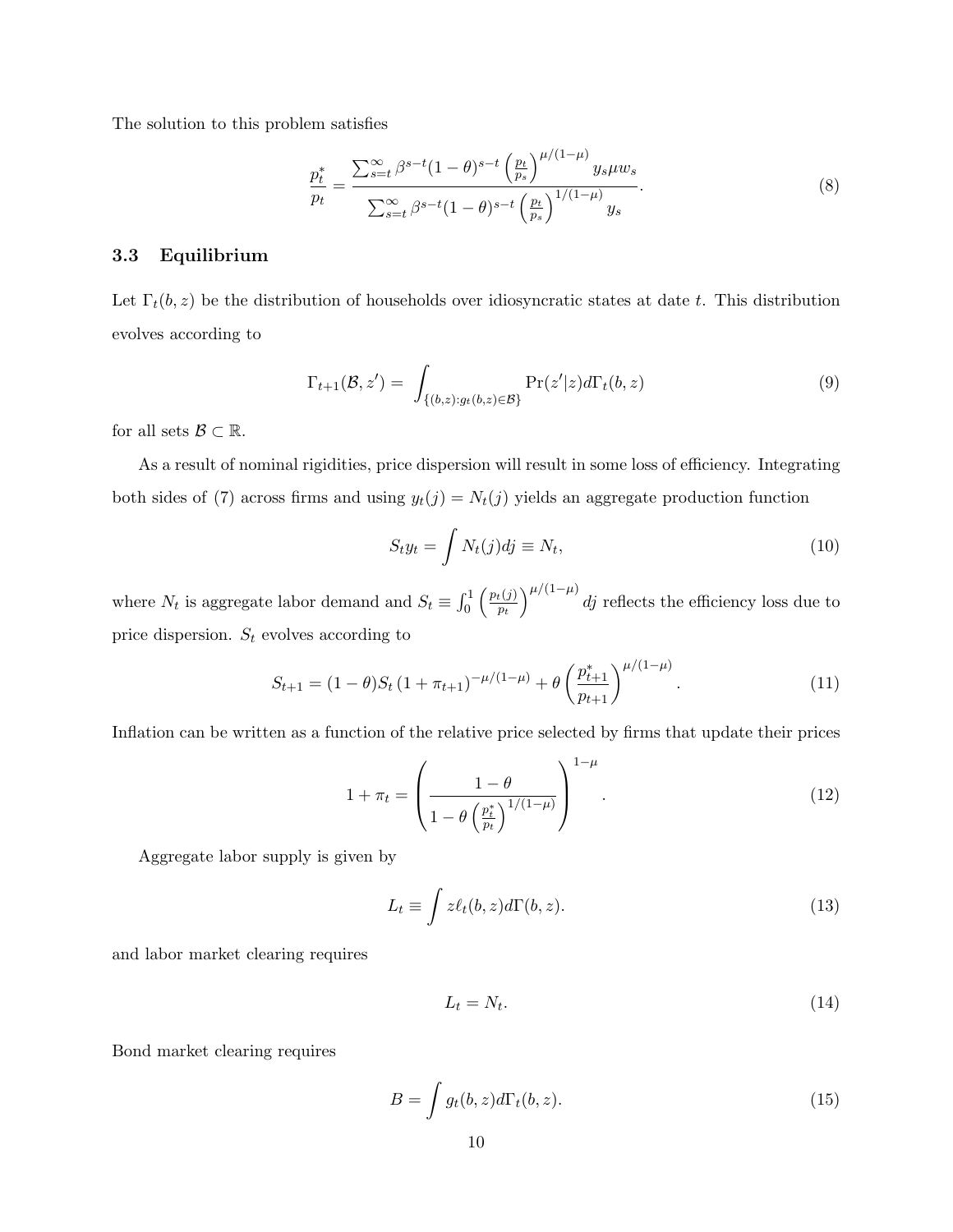Table 1: Baseline calibration

| Parameter | Description         | Value                   | Target                                    |
|-----------|---------------------|-------------------------|-------------------------------------------|
| β         | discount factor     | 0.986                   | 2\% annual interest rate                  |
| $\gamma$  | risk aversion       | $\overline{2}$          |                                           |
| $1/\psi$  | Frisch elasticity   | 1/2                     | Chetty $(2012)$                           |
| Β         | supply of assets    | $1.4 \times$ annual GDP | aggregate liquid assets (see text)        |
| $\mu$     | markup              | 1.2                     | Christiano, Eichenbaum, and Rebelo (2011) |
| $\theta$  | price revision rate | 0.15                    | Christiano, Eichenbaum, and Rebelo (2011) |

The aggregate dividend paid by the intermediate goods firms is

$$
d_t = y_t - w_t N_t. \tag{16}
$$

Finally, integrating across the household budget constraints and using the government budget constraint and equation (16) gives

$$
C_t = y_t \tag{17}
$$

as the aggregate resource constraint, where  $C_t \equiv \int c_t(b, z) d\Gamma_t(b, z)$ .

An equilibrium of this economy consists of decision rules and value functions  $\{g_t(b, z), \ell_t(b, z),\}$  $V_t(b, z)$ <sub>i</sub> $\}_{t=0}^{\infty}$  that solve the household's problem, distributions  $\{\Gamma_t(b, z)\}_{t=0}^{\infty}$  that evolve according to (9). In addition, an equilibrium involves sequences  $\{C_t, L_t, N_t, y_t, d_t, i_t, w_t, \pi_t, r_t, p_t^*/p_t, S_t,$  $\tau_t\}_{t=0}^{\infty}$ , that satisfy the definitions of  $C_t$  and  $L_t$  and equations (5), (6), (8), (10), (11), (12), (14), (16), (17), and a monetary policy rule as described in section 4.

#### 3.4 Calibration

Our model period is one quarter and our calibration is summarized in Table 1. We fix the steady state real interest rate at 2% annually and adjust the discount factor to match this.<sup>7</sup> We set the coefficient of risk aversion to 2. We set the Frisch elasticity of labor supply to  $1/2$ , which is in line

<sup>&</sup>lt;sup>7</sup>We use the term "steady state" to refer to the stationary equilibrium in which aggregate quantities and prices are constant and inflation is zero.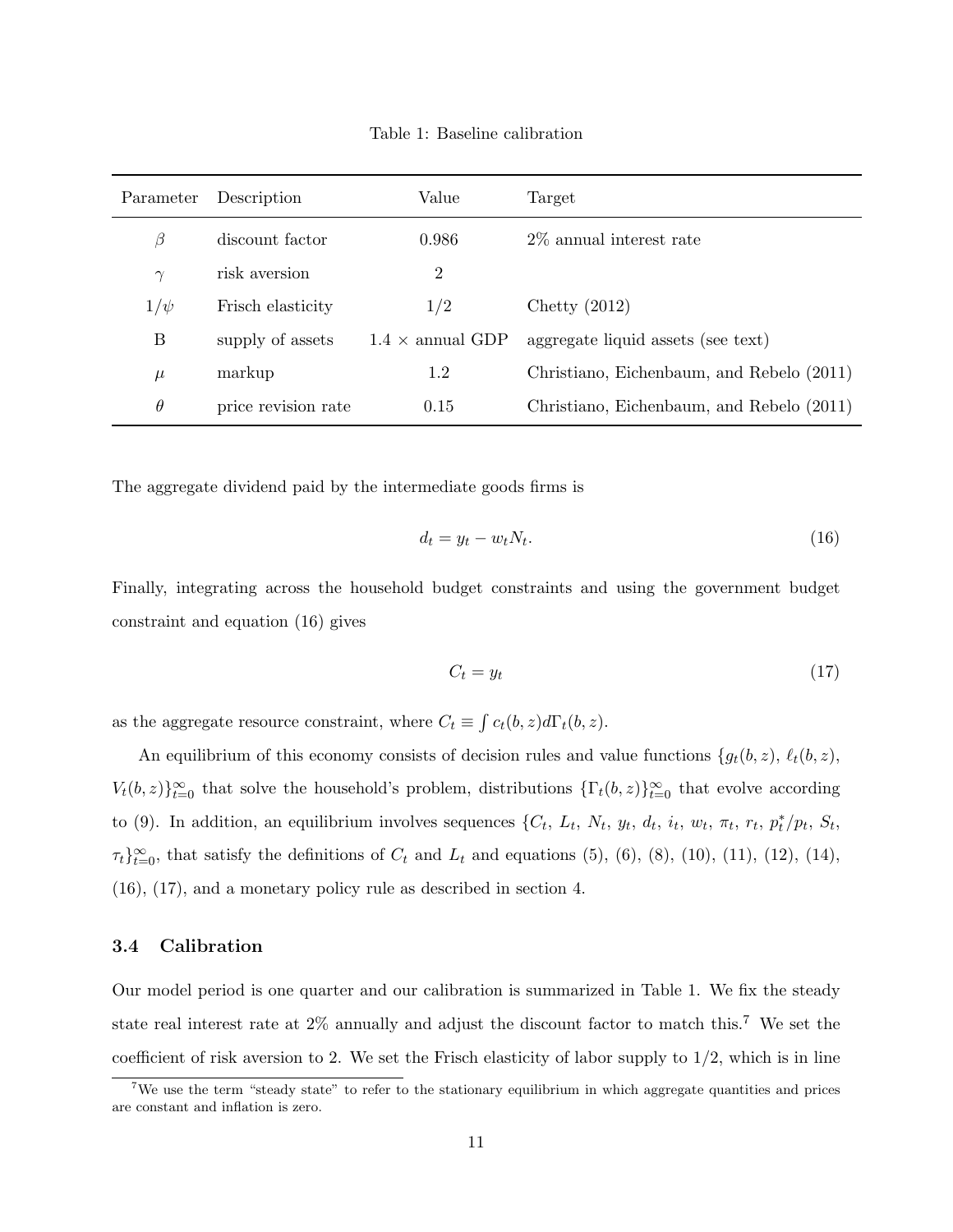with the findings of Chetty (2012). In our baseline calibration we set the supply of government bonds, B, to match the ratio of aggregate liquid assets to GDP. We calculate liquid assets from aggregate household balance sheets reported in the Flow of Funds Accounts and take the average ratio over the period 1970 to 2013.<sup>8</sup> Our choice to calibrate the aggregate supply of assets to match liquid assets is motivated by the view that much of household net worth is illiquid and therefore not easily used for consumption smoothing and intertemporal substitution.<sup>9</sup> In a sensitivity analysis we also consider a calibration in which we match aggregate household net worth, which we also calculate from the Flow of Funds Accounts (described below).

For our choices of the desired markup of intermediate firms,  $\mu$ , and probability of maintaining a fixed price,  $\theta$ , we follow Christiano, Eichenbaum, and Rebelo (2011) and set  $\mu = 1.2$  and  $\theta = 0.15$ . These parameters values are conservative for the power of forward guidance as the elasticity of substitution of 6 implied by our value of  $\mu$  is on the low side and the degree of price stickiness is on high side of values used in the business cycle literature, both of which make inflation less sensitive to changes in current marginal costs. With a lower elasticity of substitution between varieties, the aggregate price index responds by less when firms set low relative prices as shown by equation  $(12).^{10}$ 

We calibrate the idiosyncratic wage risk to the persistent component of the estimated wage process in Floden and Lindé (2001).<sup>11</sup> The estimates of Floden and Lindé are for an AR(1) with annual observations of log residual wages after the effects of age, education, and occupation have been removed. Floden and Lindé find an autoregressive coefficient of 0.9136 and an innovation variance of 0.0426. We convert these estimates to parameters of a quarterly  $AR(1)$  process for log wages by simulating the quarterly process and aggregating to annual observations. We find the parameters of the quarterly process such that estimating an AR(1) on the simulated annual data reproduces the Floden and Lind´e estimates, which results in an autoregressive coefficient of 0.966

 $8$ We use the same definition of liquid assets as Guerrieri and Lorenzoni (2011). Flow of Funds Table B.100 Lines 10 (deposits), 17 (treasury securities), 18 (agency and GSE securities), 19 (municipal securities), 20 (corporate and foreign bonds), 24 (corporate equities), 25 (mutual fund shares).

<sup>9</sup>Kaplan and Violante (2014) present a lifecycle savings model with liquid and illiquid assets and show that the illiquidity of household net worth leads to stronger and more realistic consumption responses to transitory income fluctuations.

<sup>&</sup>lt;sup>10</sup>That the sensitivity of inflation to  $p_t^*/p_t$  depends on  $\mu$  is a feature of the non-linear model that is lost when equation (12) is linearized.

<sup>&</sup>lt;sup>11</sup>While it is common to include a transitory income shock in empirical models of wage dynamics we do not include such transitory shocks in our analysis because their impact on the quantitative results will be small as these shocks are easily smoothed be virtue of being transitory.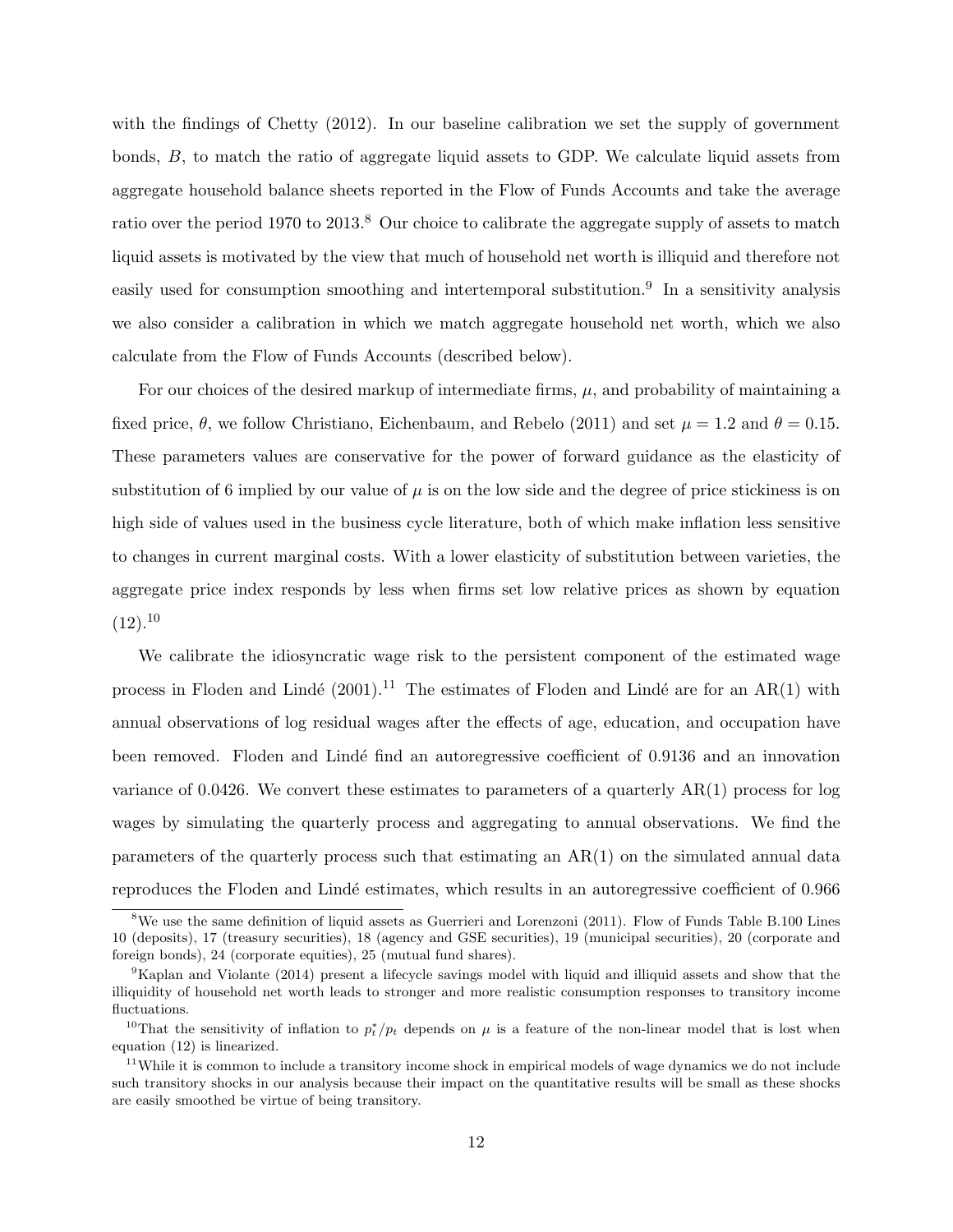and an innovation variance of 0.017. We discretize the resulting  $AR(1)$  process for log wages to a three-point Markov chain using the Rouwenhorst  $(1995)$  method.<sup>12</sup> Finally, to capture the fact that the bulk of tax payments are made by those with high earnings we set  $\bar{\tau}(z)$  to be positive only for the highest z.

### 3.5 Alternative Calibrations

Our baseline calibration potentially implies too little volatility in household earnings. Guvenen, Ozkan, and Song (2014) report the standard deviation of the distribution of five-year earnings growth rates to be  $0.73^{13}$  Our model calibrated as described above implies this standard deviation is only 0.53.

We therefore consider an alternative calibration in which we raise the variance of the productivity shocks in the model so that our model matches this moment of the five-year earnings growth rate distribution. Doing so requires raising the variance of the idiosyncratic productivity innovation from 0.017 to 0.033. With more risk, the larger precautionary savings motive raises the total demand for assets by households. In this calibration we, thus, reduce the discount factor so that the model is again consistent with the total supply of assets and a 2% annual interest rate. This requires a discount factor of 0.978. We refer to this as the High Risk calibration.

We also explore the extent to which our results depend on the average level of assets in the economy. With more assets, households will generally have more self-insurance and therefore will be less concerned with running down their assets. To explore this possibility we consider an alternative calibration in which we raise the supply of government debt, B, so that the average wealth in the economy is equal to the aggregate net worth of the household sector from the Flow of Funds, including both liquid and illiquid wealth.<sup>14</sup> This yields a ratio of assets to annual GDP of 3.79. With a larger supply of assets, bond market clearing requires that households are more patient so as to increase the demand for assets at a given interest rate. In this calibration, we set the discount factor to 0.992 to be able to match a 2% annual interest rate. We refer to this as the High Asset calibration.

 $12$ Kopecky and Suen (2010) prove that the Rouwenhorst method can match the conditional and unconditional mean and variance, and the first-order autocorrelation of any stationary AR(1) process.

<sup>&</sup>lt;sup>13</sup>This value is the average across years of the values reported in Table A8 of Guvenen, Ozkan, and Song (2014).

 $14$ Here we use the ratio of household net worth to GDP averaged over 1970 to 2013. Household net worth is taken from Table B.100 Line 42.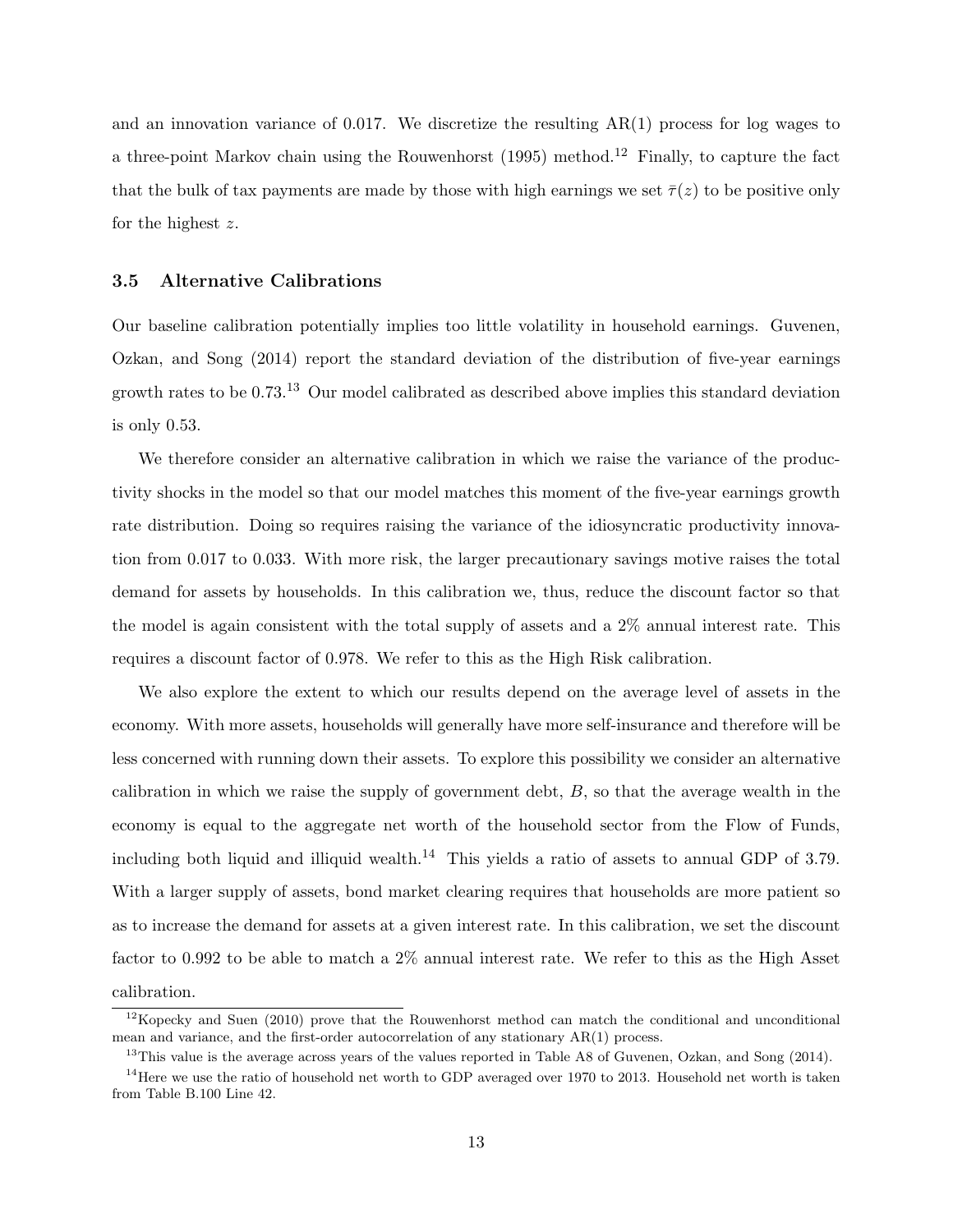Finally we consider a case where we increase both the supply of assets and the extent of risk that households face. In this case we match a ratio of assets to GDP of 3.79 and the standard deviation of five-year earnings growth rates of 0.73. The discount factor needed to match a 2% annual interest rate is 0.990. We refer to this as the High Risk and Asset calibration.

### 3.6 Computation

In Section 4, we compute the perfect foresight transition paths of the economy in response to monetary policy and demand shocks. We assume that the economy begins in the steady state and returns to steady state after 250 quarters. We begin by guessing paths for all aggregate quantities and prices. We can then verify whether this guess is an equilibrium by checking that the definition of an equilibrium given above is satisfied. Part of this step involves solving and simulating the households problem at the guessed prices. We solve the household's problem by iterating on the Euler equation backwards through time using the endogenous gridpoint method of Carroll (2006) to compute the policy rules for each period of the transition. We then simulate the population of households forwards through time using a non-stochastic simulation algorithm to compute the distribution of wealth at each date. We can then compute aggregate choices using the policy rules and distribution of wealth for each date. If our guess is not an equilibrium we update it to a new guess that is closer to an equilibrium. We generate the new guess of prices and aggregate quantities by making use of an auxiliary model that approximates the aggregate behavior of the incomplete markets households and then solving for an equilibrium under this approximating model. We perform this step using a version of Newton's method. We provide additional details of the computational methods in Appendix A.

#### 3.7 Model Intuition

Our incomplete markets model does not admit a simple two-equation representation in terms of a dynamic "IS" equation and a Phillips curve as does the standard new Keynesian model analyzed in Section 2. For this reason, it is harder to describe the forces at work in this model and, therefore, useful to review the main forces to aid intuition about the results presented in Section 4.

The behavior of firms is identical in the incomplete markets model to the standard New Keynesian model. Hence, one can derive a Phillips curve like relationship between inflation and current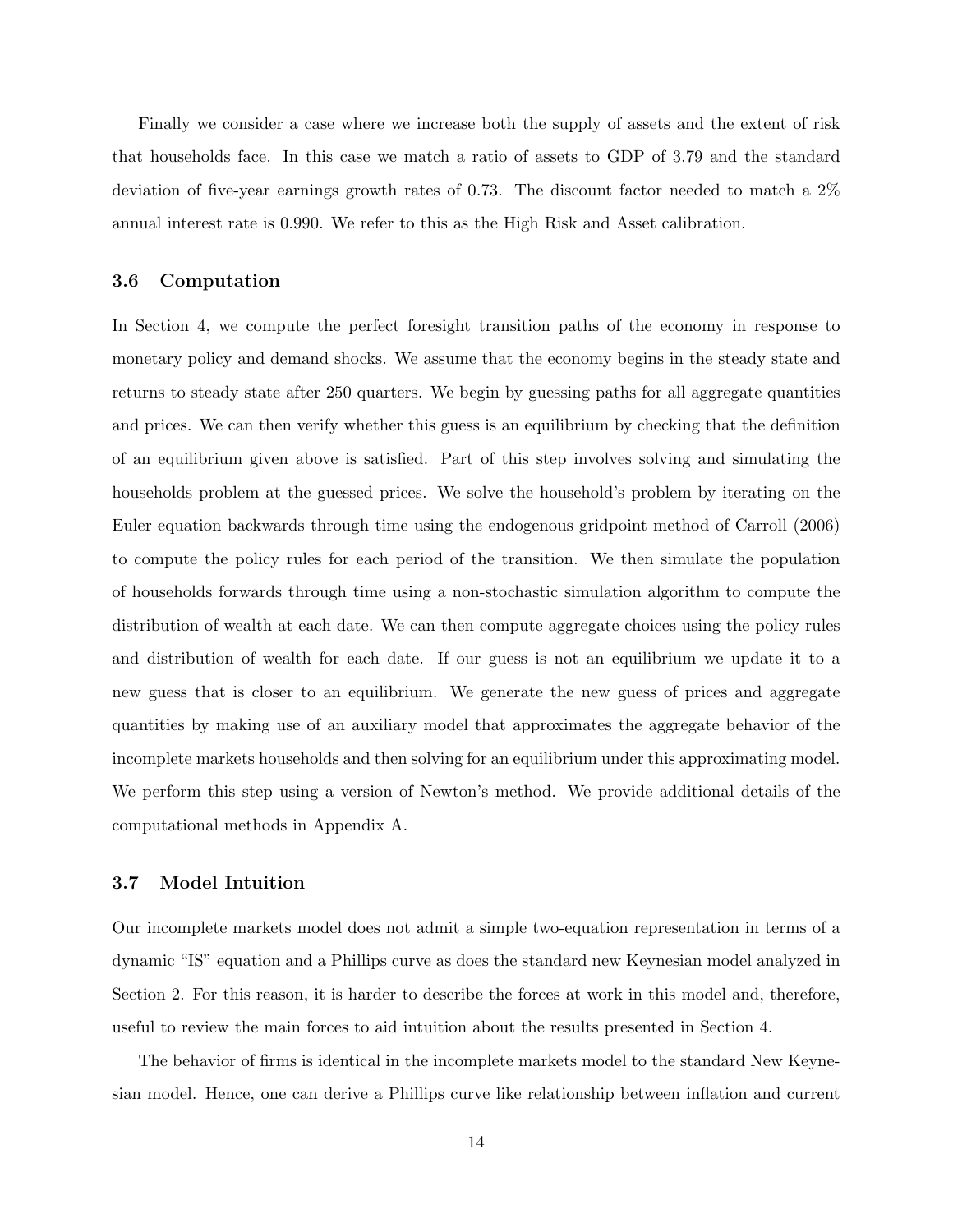and expected future marginal costs that is identical to the standard New Keynesian Phillips curve, except that it is non-linear. The fact that we are working with the non-linear model implies that price dispersion due to price rigidity affects the relationship between aggregate hours and aggregate output (equation (10)). Price dispersion, effectively, reduces productivity in the economy. This effect is ignored in linearized models since it is a second order effect. In certain cases, it can however become quite large. A second reason why the relationship between marginal costs and output differs from the standard model is that workers differ in their labor supply (due to the uninsurable idiosyncratic productivity shocks), but this does not play an important role in our results.

With regards to the dynamic IS equation (the consumption Euler equation), the model is fundamentally different. While the intertemporal substitution motive is the sole driver of consumption dynamics in the standard New Keynesian model, the incomplete markets model introduces a new motive arising from precautionary savings. Our main results regarding the reduced power of forward guidance stem from the precautionary savings motive. The precautionary savings motive raises households' marginal propensity to consume (MCP) out of additional income. However, it reduces the sensitivity of consumption to changes in interest rates and does so differentially for interest rates at different horizons.

Since households are hetergeneous in the incomplete markets model, their MPCs differ widely. Households with little wealth have high MPCs, while households with a great deal of wealth have much lower MPCs. As a consequence, wealth redistribution matters for aggregate consumption dynamics. For example, a reallocation of income from high to low net worth households leads to higher consumption demand, all else equal. One way in which this shows up in our model is that the government levies taxes to finance interest payments on debt. A fall in interest rates, therefore, may lead to a redistribution of wealth due to variation across households in holdings of government debt as well as tax obligations. Our (realistic) assumption that taxes are paid mostly by the rich leads these tax effects to be relatively small.

### 4 Results

Our main result is that the power of forward guidance is substantially muted in the incomplete markets model we present in Section 3 relative to the standard complete-markets New Keynesian model. To illustrate this, we first consider a simple policy experiment: suppose the central bank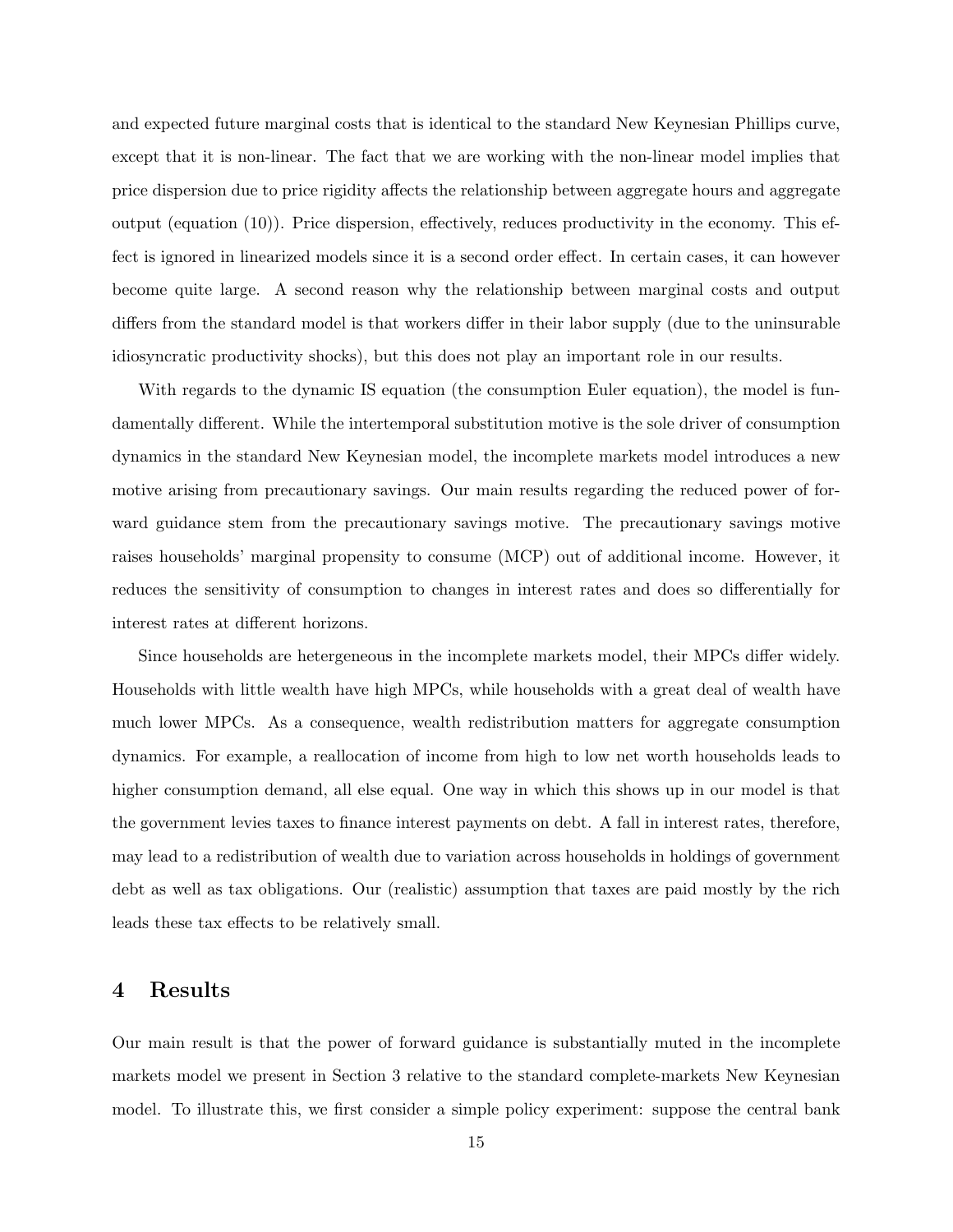

Figure 2: Response of output to 50 basis point forward guidance about the real interest rate in quarter 20 (with real interest rates in all other quarters unchanged).

promises a 50 basis point (i.e., 2% annualized) decrease in the real interest rate for a single quarter 5 years in the future.<sup>15</sup>

Figure 2 plots the response of output to this shock in our incomplete markets model and, for comparison, in the complete markets version of this model. With complete markets, output immediately jumps up by 25bp and remains at that elevated level for 20 quarters before returning to steady state. In contrast, in the incomplete markets model the initial increase in output is only about 40% as large. Output then gradually rises as the interest rate decrease gets closer. But even in the period right before the interest rate increase, the increase in output is substantially smaller than under complete markets.

Figure 3 plots the response of inflation to this same shock. The five year output boom induced by the forward guidance about real interest rates leads to a large inflation response in the complete markets case. Since the output boom is much smaller in the incomplete markets model, the rise in inflation is also much smaller. The initial response of inflation in the incomplete markets model is again only about 40% as large as in the complete markets model.

<sup>&</sup>lt;sup>15</sup>As in Section 2, we assume here that the monetary authority sets an exogenous path for the real interest rate.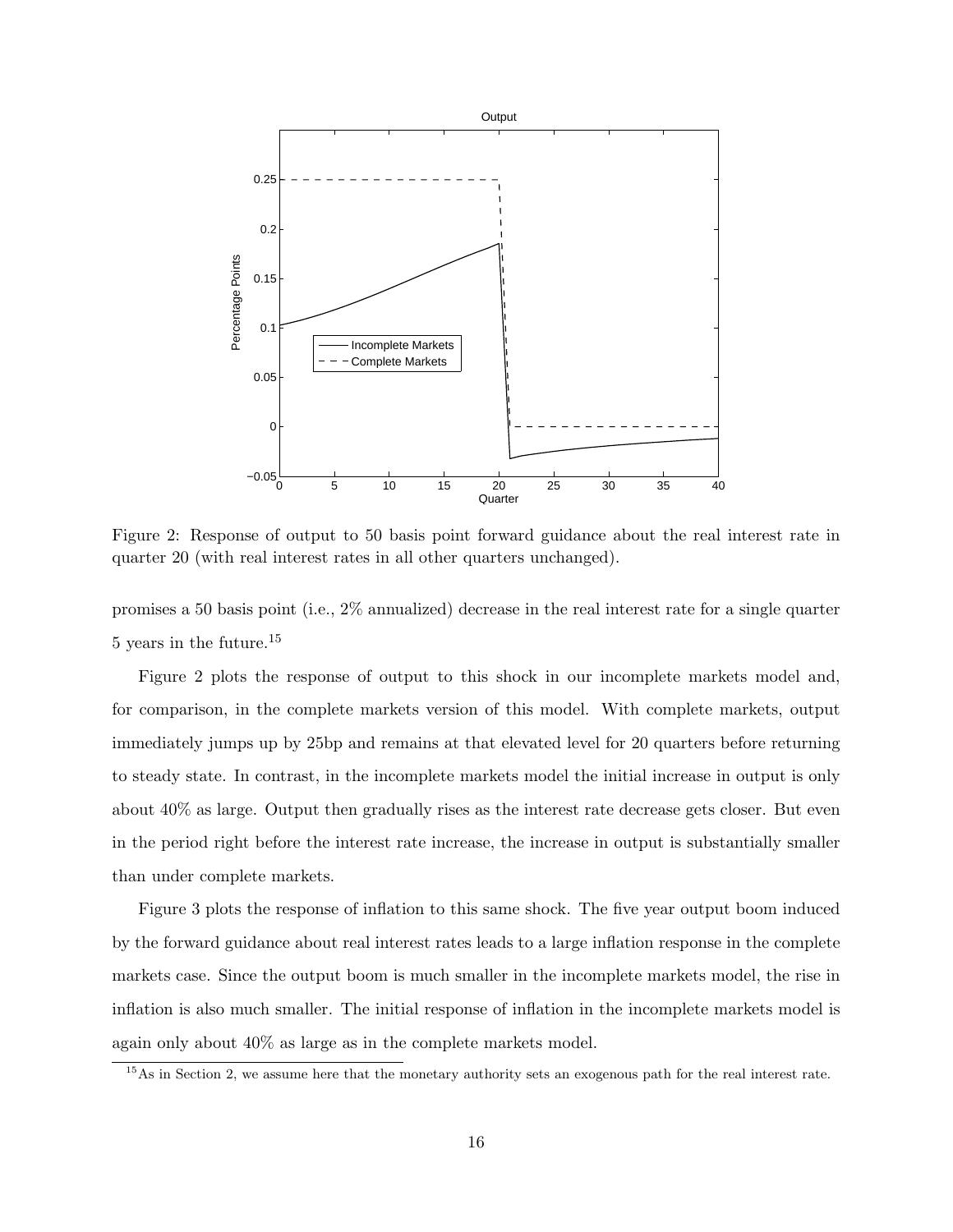

Figure 3: Response of inflation to 50 basis point forward guidance about the real interest rate in quarter 20 (with real interest rates in all other quarters unchanged).

#### 4.1 Intuition

To build intuition for why the effects of forward guidance are greatly reduced in the incomplete markets model, it is useful to start by considering the response of a single household in partial equilibrium. Figure 4 plots the partial equilibrium response of consumption and assets for a household with median productivity and wealth. For comparison, Figure 4 also plots the responses of these variables for a household with this same amount of wealth in a model with complete markets.<sup>16</sup>

As in Figure 2, the response of consumption under complete markets is to jump up immediately and remain high for 5 years. The shape of the response under complete markets is the same whether the interest rate shock is expected to occur 1 quarter or 40 quarters in the future. The reason the response has this shape is that the interest rate change alters the price of consumption before the change relative to the price of consumption after the change, but does not alter the relative price of consumption between two dates before the change or between two dates after the change.

<sup>&</sup>lt;sup>16</sup>Specifically, the household being plotted is a household with median productivity and median wealth among households with median productivity in the incomplete markets model. The consumption and asset responses plotted are the percentage change in the evolution of these variables relative to what they would be without the shock to interest rates. We assume a realization of idiosyncratic productivity that leaves the household's productivity unchanged.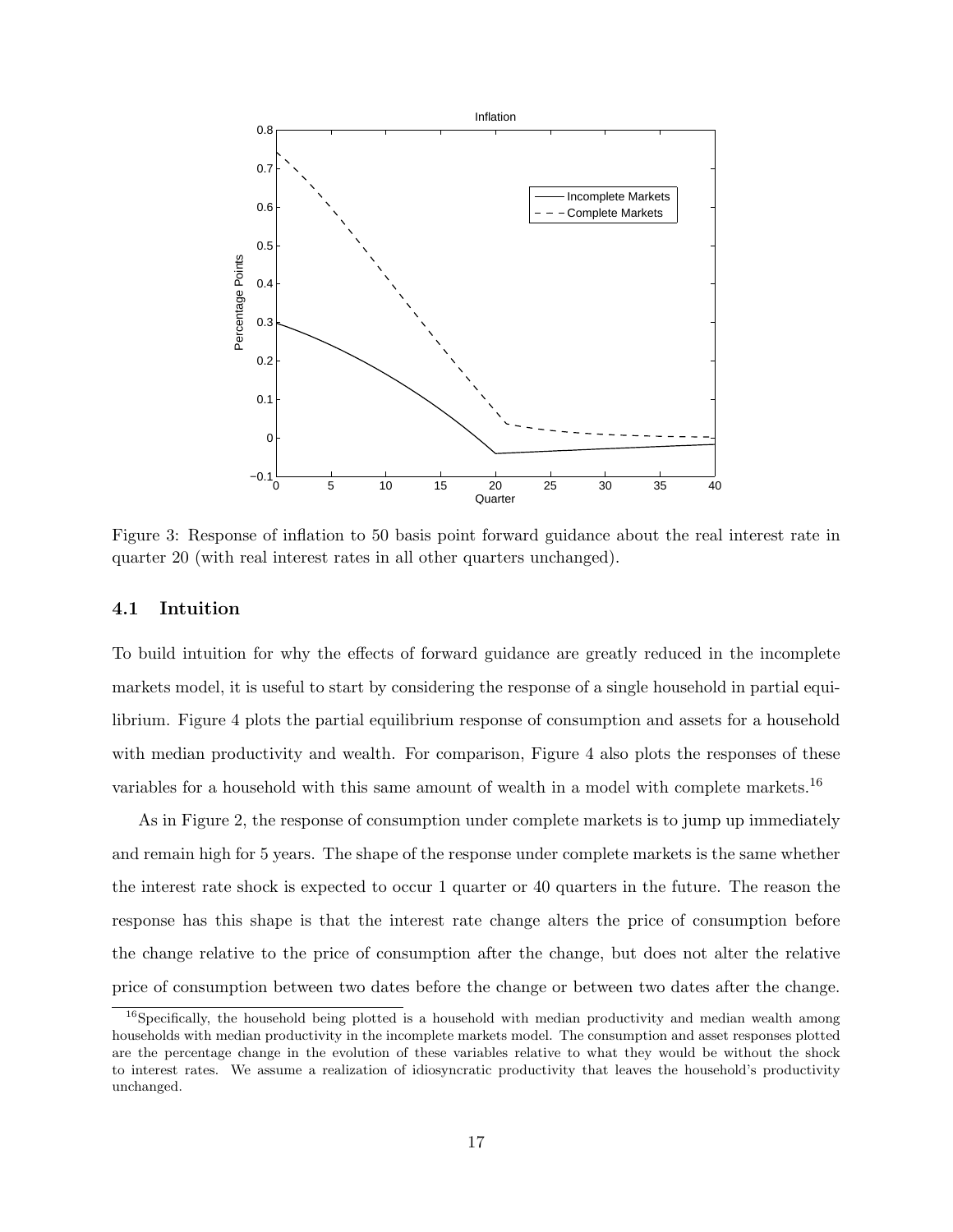

Figure 4: Partial equilibrium response of consumption and assets under complete and incomplete markets.

Under complete markets, consumption at all dates before the change must therefore be equal, and consumption at all dates after the change must also be equal. The result is a step function.

Why doesn't the incomplete markets household respond in the same way? Figure 4 shows that the complete markets response requires a substantial run-down in assets. This poses no concern for the complete markets household (since it is fully insured against all shocks). In contrast, the incomplete markets household needs to maintain a buffer stock of assets to help insulate itself from future shocks. Were the incomplete markets household to run-down its assets the way the complete markets household does, it would face permanently higher consumption volatility going forward due its reduced buffer-stock savings. This precautionary motive leads the incomplete markets household to choose a more conservative consumption path.

In general equilibrium, households can't all run down their wealth. The increase in demand resulting from the desire to increase consumption instead results in an increase in aggregate income (recall that in our New Keynesian model output is largely demand determined). Each household, however, takes the evolution of the aggregate economy as given and conditional on this faces a similar trade-off between precautionary savings and intertemporal substitution. It is this trade-off that ultimately reduces the power of forward guidance in our model.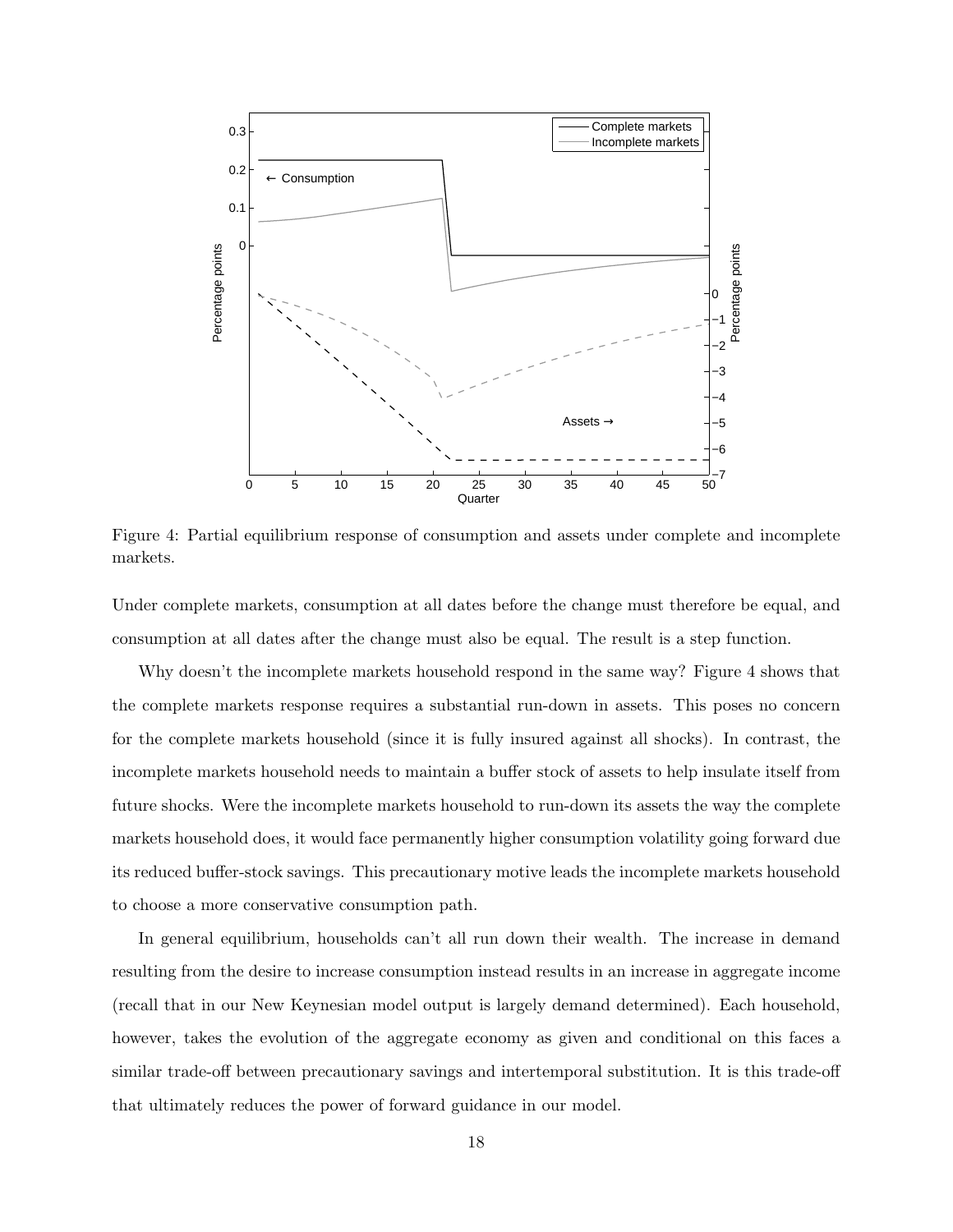

Figure 5: Initial response of output to 50 basis point forward guidance about the real interest rate for a single quarter at different horizons.

#### 4.2 Dependence on Horizon of Forward Guidance

The difference between the complete and incomplete markets models grows with the horizon of the interest rate shock. Figure 5 plots the initial response of output to 50 basis point forward guidance about the real interest rate in a single quarter as the horizon of that single quarter changes from zero to 40 quarters.<sup>17</sup>

In the complete markets model, output always rises by 25 basis points, regardless of the horizon of the forward guidance. In contrast, in the incomplete markets model, the effect is only about 20 basis points for an announcement about the real interest rate next quarter and falls monotonically thereafter. It is roughly 10 basis points for an announcement about the real interest rate 5 years ahead; and essentially zero for an announcement about the real interest rate 10 years ahead.

Intuitively, the response of consumption is governed by two forces: an intertemporal substitution motive (as in the complete markets case) and a precautionary savings motive. For far-future interest rate changes, the run-down in assets needed to reap the benefits of intertemporal substitution are

<sup>&</sup>lt;sup>17</sup>For example, the points at horizon 20 in Figure 5 are the first points on each line in Figure 2. And the points at horizon 10 in Figure 5 are the initial response of output in the two models if the central bank announces that it will lower the real interest rate by 50 basis point for a single quarter 10 quarters in the future.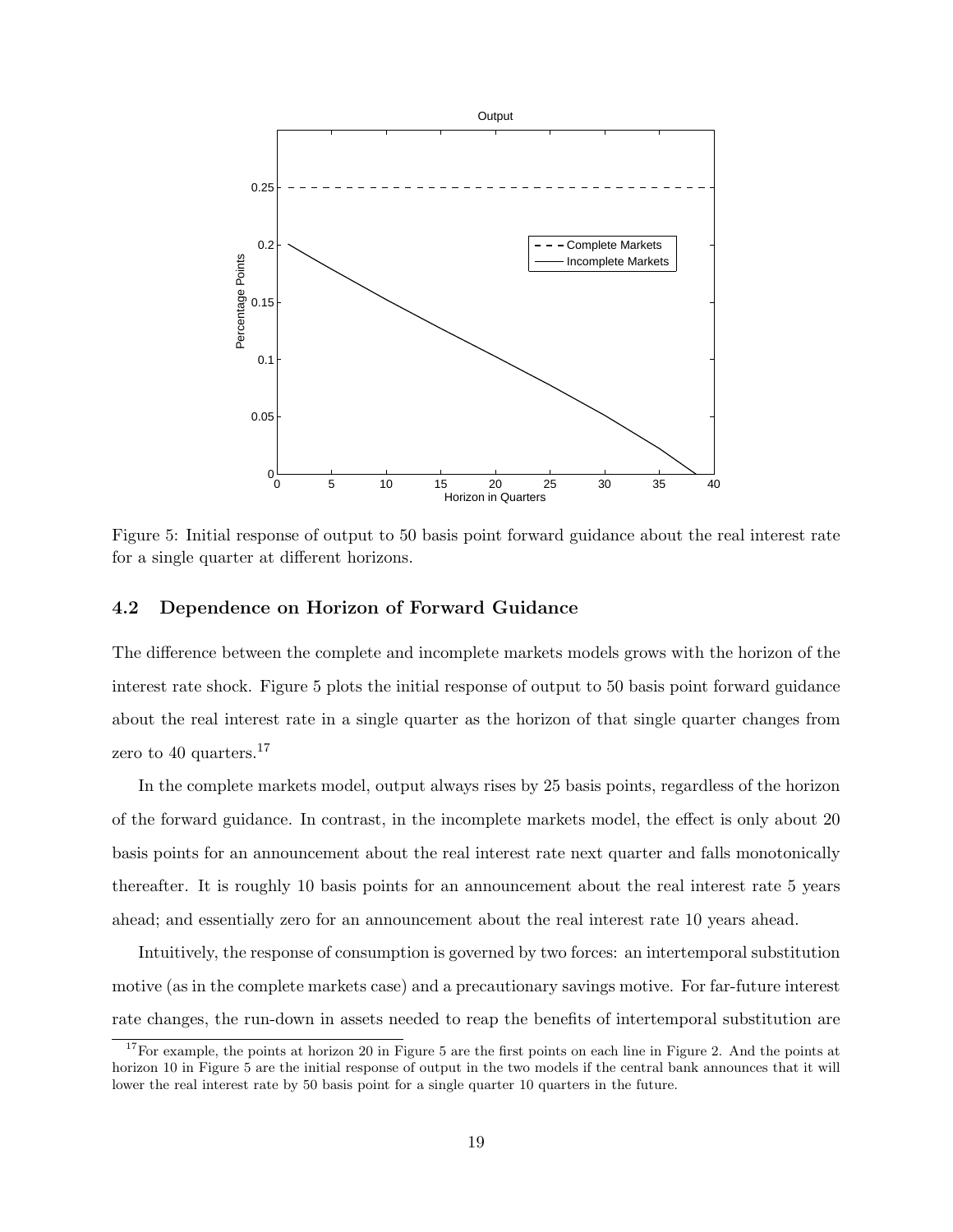

Figure 6: Initial response of inflation to 50 basis point forward guidance about the real interest rate for a single quarter at different horizons.

very large. This implies that eventually the benefits from intertemporal substitution are simply too small to make it worth it for households to incur the costs associated with running down their buffer-stock savings.

The results for inflation are even starker. Figure 6 plots the initial response of inflation to forward guidance about the real interest rate at different horizons. In the complete markets model, the response of inflation rises explosively with the horizon of the forward guidance. Above 20 quarters, the model "explodes": the inflation response grows so quickly that we can no longer compute it numerically. In the incomplete markets model, in contrast, the inflation response is smaller to start out with, grows more slowly, and therefore generates very different results at long horizons.

### 4.3 Results for Alternative Calibrations

Table 2 presents the results of the forward guidance experiment described above for our baseline incomplete markets model as well as for several alternative calibrations of our incomplete markets model. We also repose the results for the the complete markets version of our model, for comparison. In each case, we present the initial response of output and inflation to 50 basis point forward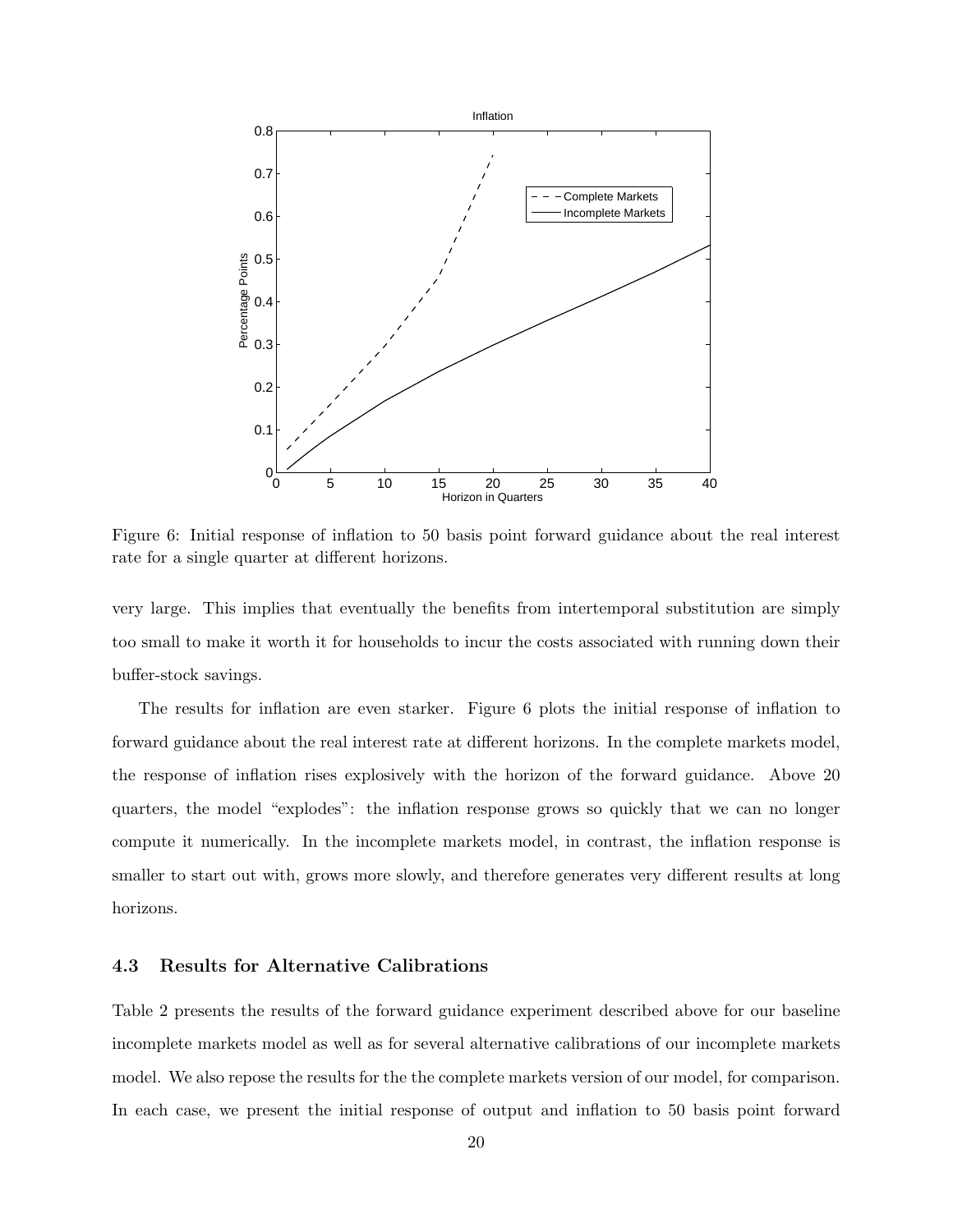|                     | Initial Responses of |           |  |
|---------------------|----------------------|-----------|--|
|                     | Output               | Inflation |  |
| <b>Baseline</b>     | 10.3                 | 29.8      |  |
| High Risk           | 4.8                  | 23.8      |  |
| <b>High Asset</b>   | 14.5                 | 36.2      |  |
| High Risk and Asset | 11.6                 | 33.8      |  |
| Complete Markets    | 25.0                 | 74.3      |  |

Table 2: Power of 20 Quarter Ahead Forward Guidance

Initial response of output and inflation (in bases points) to forward guidance that reduces the expected real interest rate 20 quarters ahead by 50 basis point for four different calibrations of our incomplete markets model.

guidance about the real interest rate for a single quarter 5 years in the future.

The High Risk calibration features greater uninsurable risk than our baseline calibration. We roughly double the volatility of idiosyncratic productivity shocks relative to our baseline calibration, allowing us to match recent evidence on the volatility of earnings growth from Guvenen, Ozkan, and Song (2014). This boosts the precautionary savings motive and further reduces the power of forward guidance relative to the complete markets benchmark. The response of output in this case is only about 20% of the complete markets benchmark and the response of inflation only about 32% of the complete markets benchmark.

In the High Asset calibration, we set the ratio of assets to GDP in the model to be almost three times higher than in our baseline calibration (3.79 versus 1.4). We do this to match the ratio of total net worth in the economy to GDP (as opposed to total liquid assets as in our baseline calibration). Increasing the quantity of available assets in the economy increases the size of the precautionary savings buffers available to households and thus reduces their reluctance to engage in intertemporal substitution. This change therefore moves the incomplete markets model closer to the complete markets benchmark. The output response rises to 58% of the complete markets benchmark, while the inflation effect rises to 49%.

Finally, we consider a High Risk and Asset calibration with both of the above-mentioned alternative parameter values. These two modifications largely offset each other. As a consequence,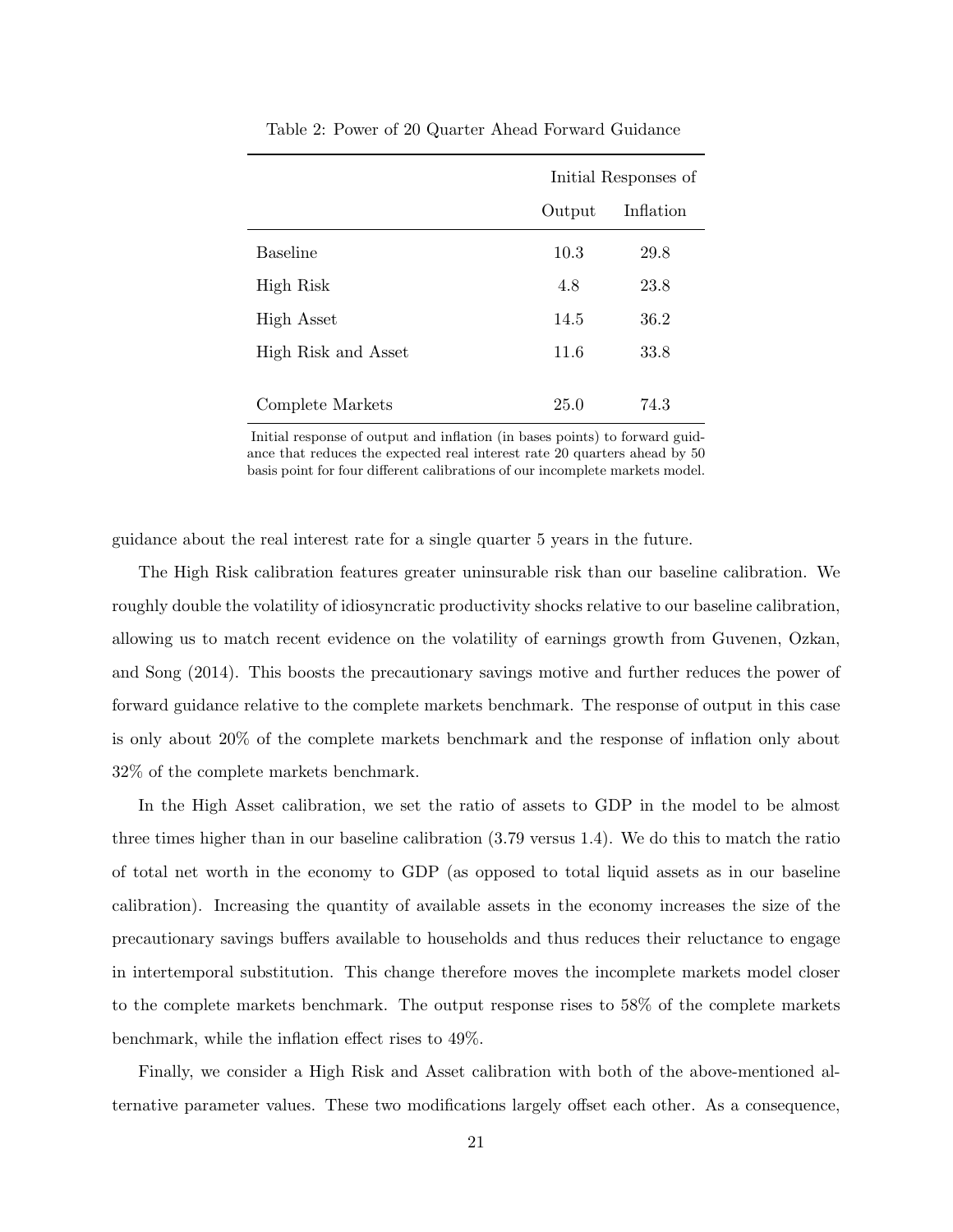the results lie between the two calibrations described above and close to the baseline calibration. The response of output in this calibration is 46% of the complete markets benchmark, while the response of inflation is 45% of the complete markets benchmark.

An alternative way of calibrating the model would be to choose parameters to fit empirical estimates of the marginal propensity to consume (MPC) out of additional wealth. The average MPC in our baseline calibration is only 12%, and even in our High Risk calibration it rises only to 14%. In contrast, a substantial amount of empirical evidence suggests larger values for the MPC, with many studies estimating values close to  $20\%$ .<sup>18</sup> On this basis, one might argue for calibrations in which households are more credit constrained than even our High Risk calibration implies. Such a calibration would further amplify the effects we emphasize regarding the differences between the complete and incomplete markets models.

#### 4.4 Zero Lower Bound Analysis

In recent years, risk-free nominal interest rates around the world have hit zero. At the zero lower bound (ZLB), forward guidance has become an indispensable policy tool, since it is no longer possible to implement monetary policy via the current policy rate. Eggertsson and Woodford (2003) show how a persistent shock to the natural interest rate that causes the economy to hit the ZLB can provoke a massive recession if the central bank does not engage in unconventional monetary policy. They show, however, that the recession can be fully abated by a relatively modest amount of forward guidance about future interest rates.

Our conclusions above suggest that forward guidance may not be as powerful at the ZLB in our incomplete markets model. To investigate this question, we follow Eggertsson and Woodford (2003) in assuming that the ZLB is brought on by a temporary shock to the subjective discount factor of households in the economy that depresses the natural rate of interest below zero. In other words, we now consider a case were the discount factor can vary over time. The specific shock we consider is an increase in the discount factor that lasts for a known number of quarters and then reverts

<sup>18</sup>Parker (1999) estimates that household spend 20% of increases in disposable income when they hit the Social Security tax cap. Johnson, Parker, and Souleles (2006) estimate that households spent 20-40% of tax rebate checks they received in 2001, and Parker et al. (2013) estimate that households spent 12-30% of tax rebate checks they received in 2008. These studies as well as most others on this topic consider anticipated changes in income. They therefore provide a lower bound for responses to unanticipated changes in income. See Jappelli and Pistaferri (2010) for an excellent recent survey of the literature on the response of consumption to changes in income.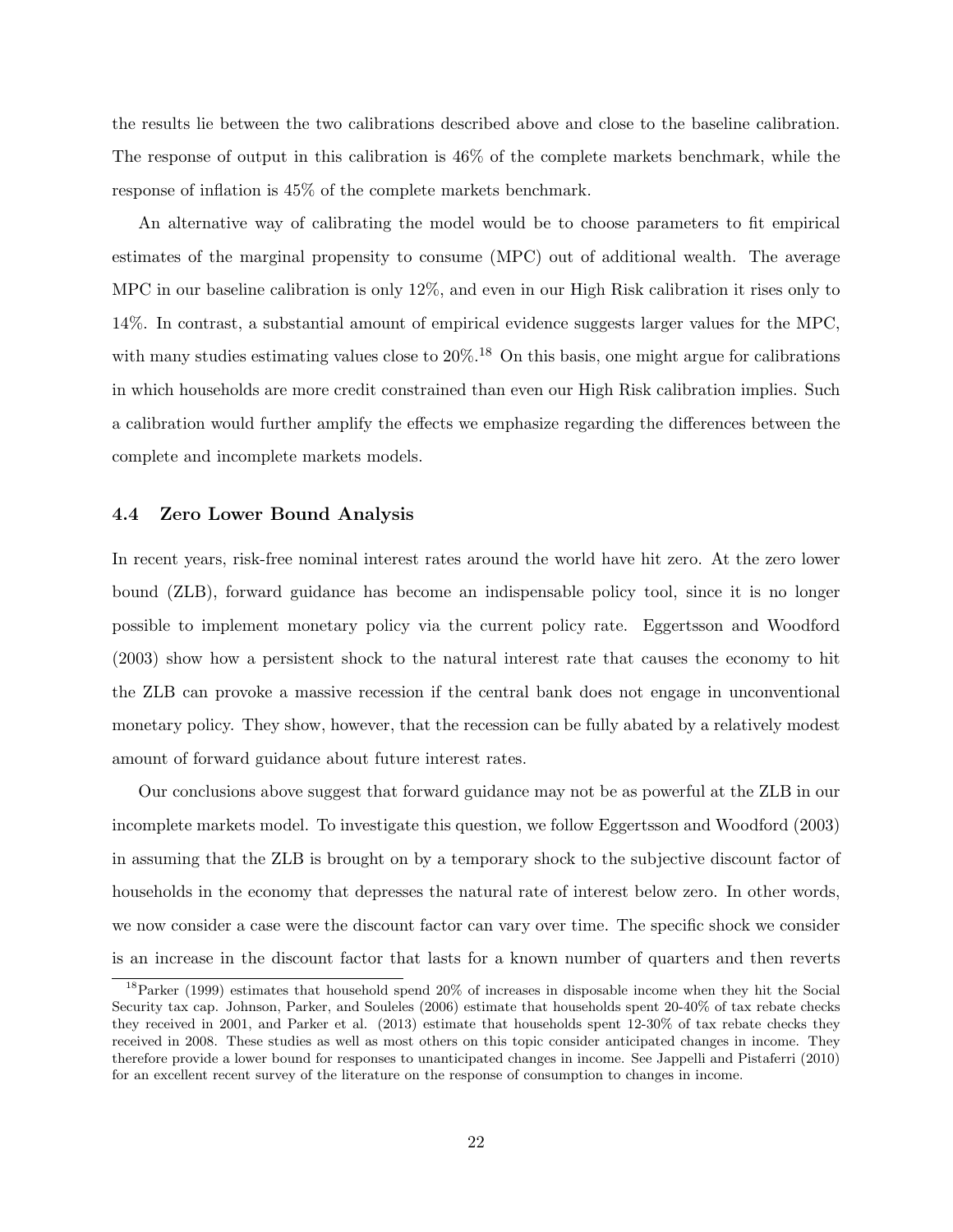to normal.<sup>19</sup> We choose the size and persistence of the shock so that the initial output decline is  $4\%$  and the ZLB binds for 20 quarters under a naive monetary policy (described below).<sup>20</sup> This is meant to roughly match the magnitude and persistence of the Great Recession.

We consider two alternative monetary policies. First, we consider a policy where the central bank sets the nominal interest rate equal to a simplified Taylor rule whenever this yields an interest rate greater than zero, and, otherwise, sets the nominal rate to zero:  $i_t = \max[0, \bar{r} + \phi \pi_t]$ , where  $\phi = 1.5$  and  $\bar{r}$  is the steady state real interest rate. We refer to this policy as the "naive" policy. We also consider an "extended" policy whereby the central bank sets the nominal rate to zero for several additional quarters after the ZLB shock and then reverts back to the policy rule. We choose the length of the additional monetary stimulus to fully eliminate the initial fall in output in the complete markets model.

Figure 7 shows that forward guidance is substantially less powerful at the ZLB in the incomplete markets model than in the standard New Keynesian model. While the extended monetary policy fully eliminates the recession in the complete markets case, a substantial recession remains in the incomplete markets model. Figure 8 shows the implications for inflation: the extended policy is much more successful in preventing deflation in the complete markets model versus the incomplete markets model. While the initial deflation is only about 30 basis points in the complete markets case, it is more than 100 basis points in the incomplete markets case. The fact that inflation is lower in the incomplete markets case implies that real interest rates are higher (since nominal rates are stuck at zero). This contributes to the larger fall in output.

Figure 9 plots the implications of the naive and extended monetary policies for the nominal interest rate. Under the naive policy the ZLB binds for 20 quarters and then rises gradually to its steady state value of 50 basis points. Under the extended policy, the nominal interest rate remains at zero 23 quarters (an additional 3 quarters), and interest rates are somewhat lower in quarter 24

<sup>&</sup>lt;sup>19</sup>Our shock differs from the shock considered in Eggertsson and Woodford (2003) in that its persistence is known implying that agents have perfect foresight about the evolution of the aggregate economy. Eggertsson and Woodford (2003) consider a shock that reverts back to normal with constant probability each period. Clearly, both formulations are approximations. Eggertsson and Woodford's formulation abstracts from time-variation in the probability of the ZLB period ending, while our framework abstracts from uncertainty about when it will end. However, the incomplete markets model is more difficult to solve computationally without the assumption of perfect foresight for aggregate shocks. In Section 5, we consider Eggertsson and Woodford's formulation of the shock in a more tractable approximation of the incomplete markets model.

<sup>&</sup>lt;sup>20</sup>Hitting these targets requires slightly different calibrations of the discount factor shock in the complete versus the incomplete markets model: it corresponds to a decline in the natural rate of 16.4 basis points in the complete markets model, but only 14.8 basis points in the incomplete markets model. In each case, the duration of the shock is 33 quarters.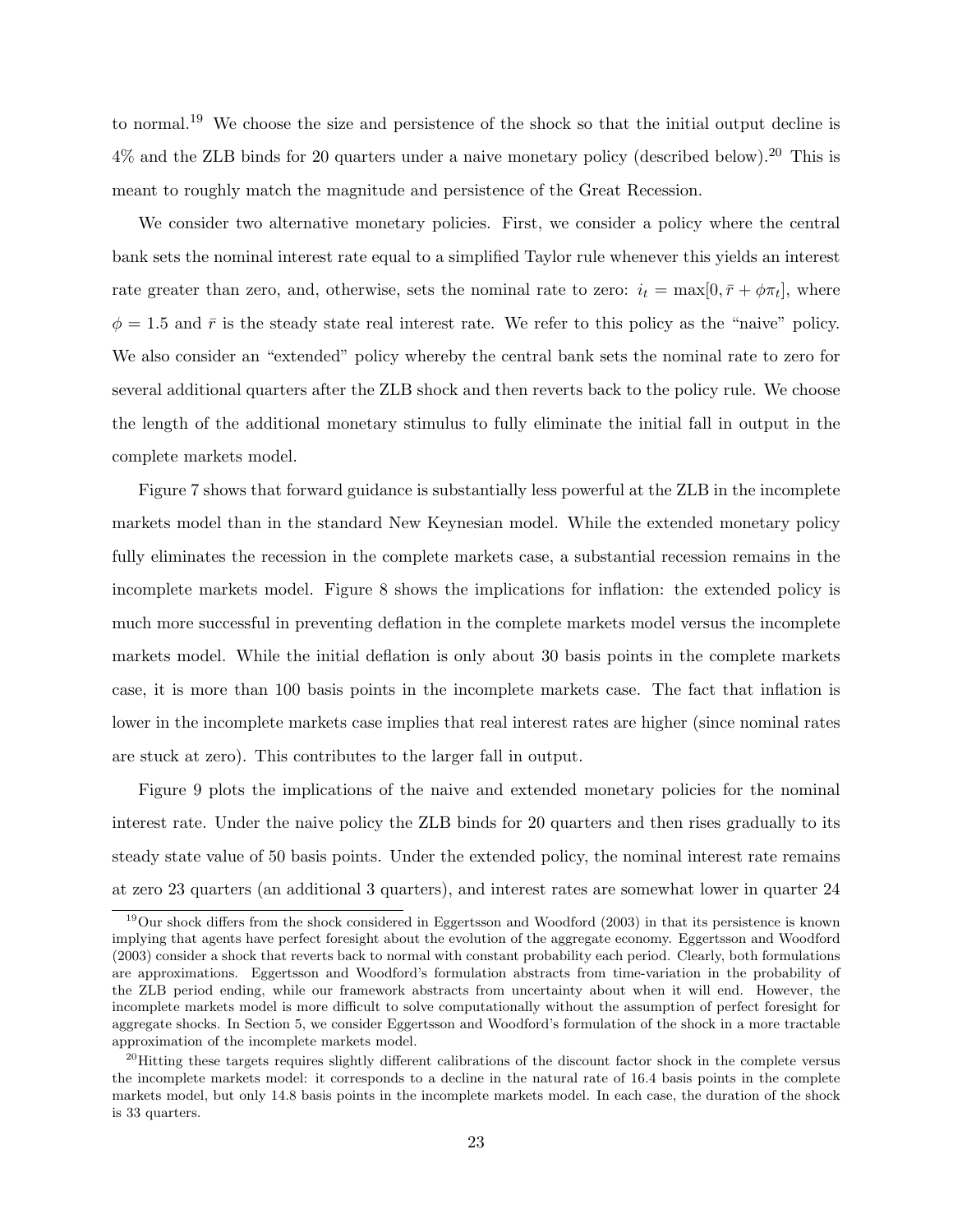

Figure 7: Response of output to the ZLB shock.



Figure 8: Response of inflation to the ZLB shock.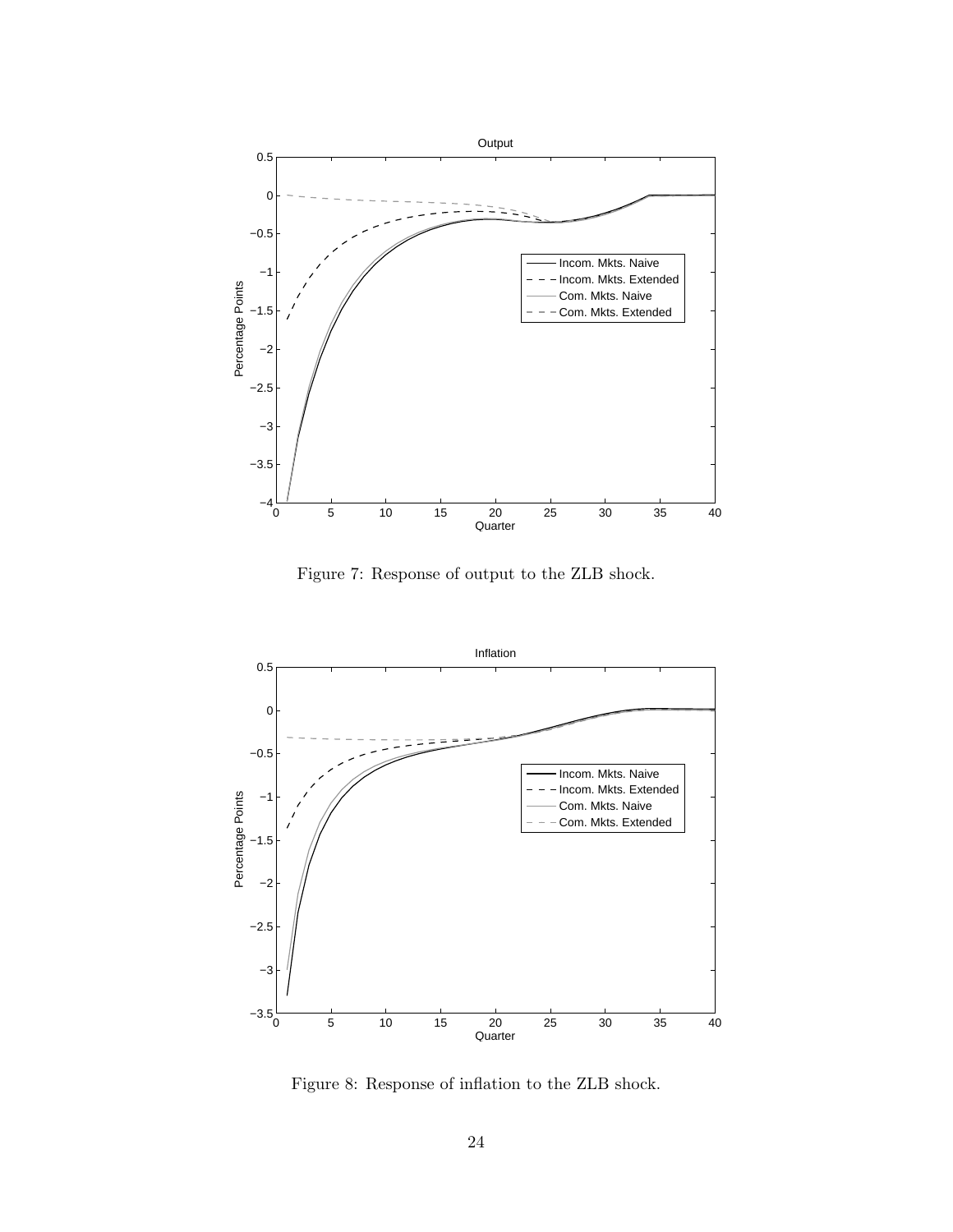

Figure 9: Response of nominal interest rate to the ZLB shock.

than the naive policy implies (this partial stimulus in the 24th quarter is what is needed to exactly eliminate the initial fall in output due to the shock). The difference between the dashed and solid lines, thus, indicates the amount of additional stimulus provided by the extended policy.

### 5 Discounted Euler Equation Model

We argued in Section 2 that the power of forward guidance in the standard model results from the fact that current output responds just as strongly to a change in the expected real interest rate 20 years in the future as it does to an equally large change in the current real interest rate (see equation (3)). Our analysis in Sections 3 and 4 indicates that this is no longer the case in a model where agents face uninsurable idiosyncratic income risk and borrowing constraints. In such a model, precautionary savings forces imply that output reacts much less to changes in far future expected real interest rates than current real interest rates (Figure 5).

However, our full model with uninsurable idiosyncratic income risk and borrowing constraints is more difficult to analyze than the linearized DSGE models commonly used in business cycle analysis. It is therefore useful to develop a modification to the standard linearized consumption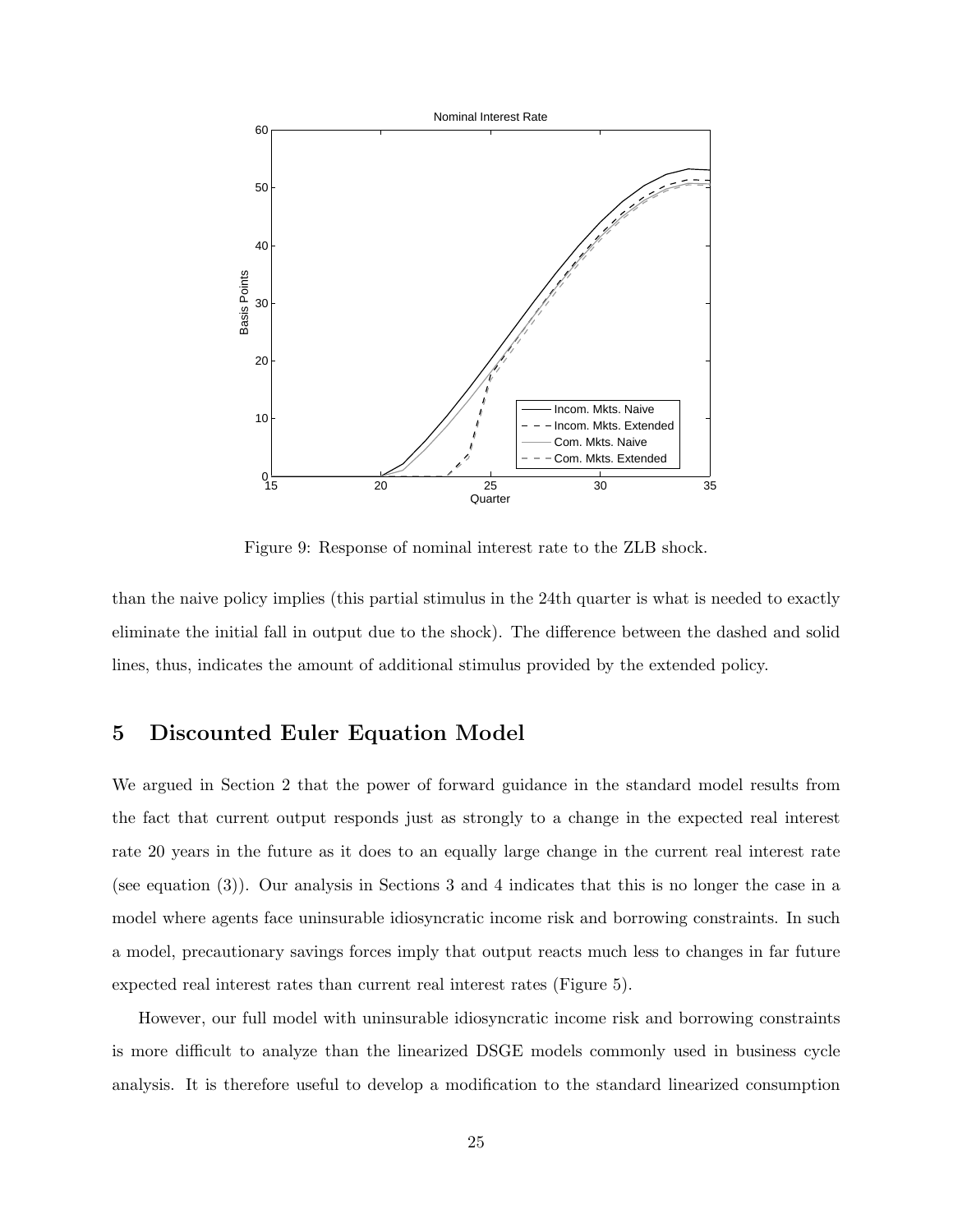Euler equation that better approximates a model with uninsurable idiosyncratic income risk and borrowing constraints. Figures 2 and 5 suggest that what is needed is to "discount" the effect of future interest rates on current consumption.

We therefore consider the following simple modification to the standard linearized consumption Euler equation:

$$
x_t = -\zeta \sigma E_t \sum_{j=0}^{\infty} \alpha^j (i_{t+j} - E_{t+j} \pi_{t+j+1} - r_{t+j}^n), \tag{18}
$$

where  $\alpha < 1$  causes future interest rates to be discounted exponentially, and  $\zeta < 1$  is a factor that reduces the the response of output to all interest rates. Equation (18) can be first differenced to yield

$$
x_t = \alpha E_t x_{t+1} - \zeta \sigma (i_t - E_t \pi_{t+1} - r_t^n). \tag{19}
$$

We refer to this equation as the discounted Euler equation. In Appendix B, we show how the discounted Euler equation can be micro-founded with a simplified version of our incomplete markets model. In this simplified version, we replace the rich distribution of idiosyncratic shocks in the model in section 3 with a simpler specification where each period a fraction of agents are hit by an expenditure shock that is large enough that they hit their borrowing constraint for sure. We assume that this expenditure shock is uninsurable and that agents have some positive marginal utility of wealth in the period when they are hit by the expenditure shock. The combination of these features implies that agents discount future consumption in the Euler equation but their overall desire to save is not changed and thus the equilibrium interest rate remains low. Together these features yield the discounted Euler equation above.

Notice that the discount factor  $\alpha$  applies equally to changes in expected real interest rates and changes in expected natural real rates in future periods (this is easy to see in equation (18)). This implies that the discounting mutes the effects of forward guidance shocks and the discounting also mutes the effect of shocks to future natural rates. It is only the difference between the realized rate and the natural rate at each horizon that matters for the consumption-savings decisions of households.

Figure 10 shows that with  $\alpha = 0.97$  and  $\zeta = 0.75$ , the discounted Euler equation provides a good approximation to the response of output to a real interest rate shock 20 quarters in the future. The approximation is nearly perfect up until the time that the interest rate changes. What the discounted Euler equation misses is the fall in consumption after the interest rate shock. This fall is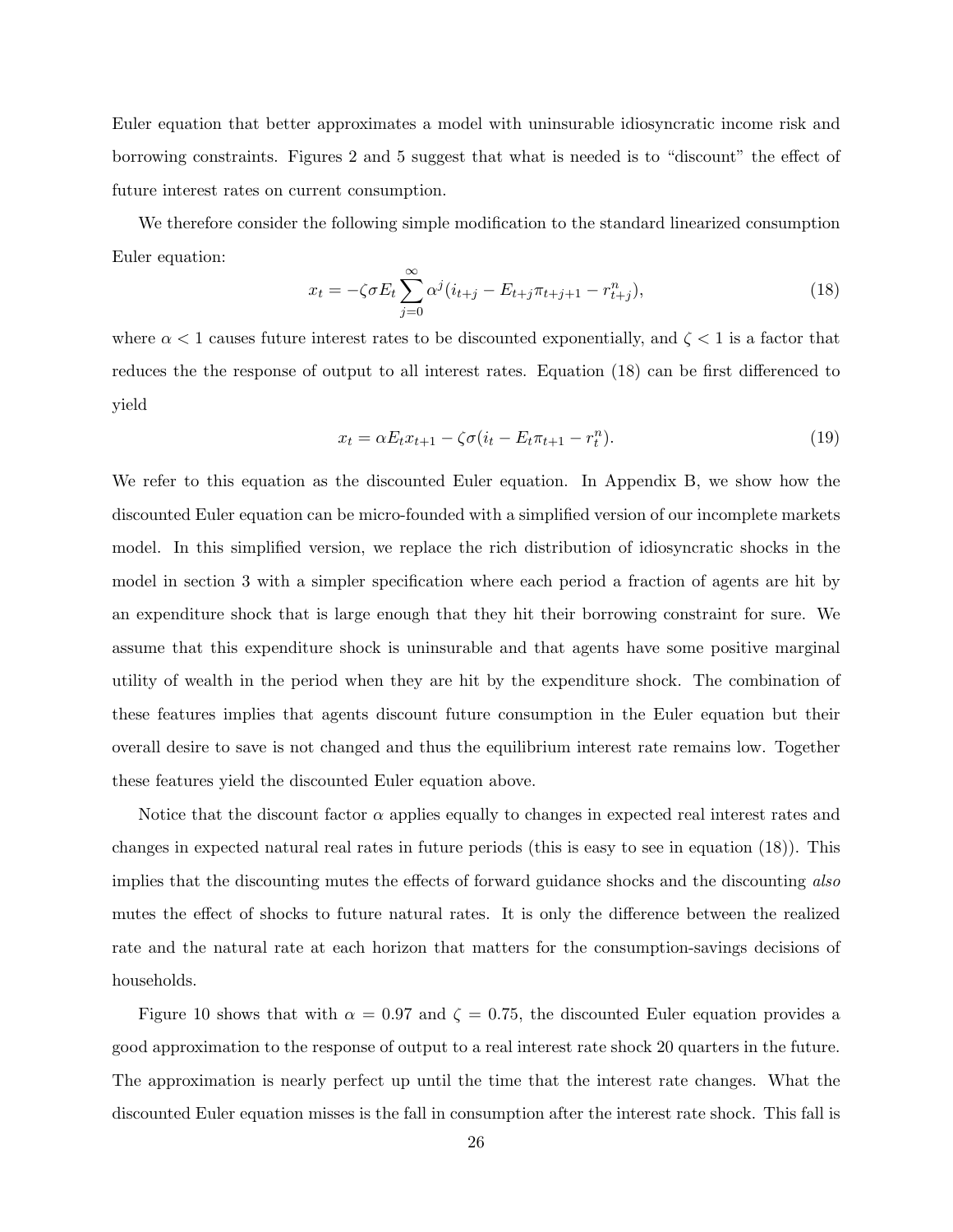

Figure 10: Response of output to a 50 bp change in the expected real interest rate in quarter 20 in the incomplete markets model and in the discounted Euler equation model.

due to redistribution of wealth in the incomplete markets model (from households with high MPCs to households with low MPCs), which the discounted Euler equation does not capture.

To illustrate the importance of allowing for discounting in the Euler equation, we revisit the question of monetary policy at the zero lower bound using the standard linearized New Keynesian model analyzed in Section 2 with the standard Euler equation replaced by the discounted Euler equation. An advantage of this approach to incorporating the precautionary savings effects we emphasize is that we are able to deviate from our previous setting of perfectly anticipated shocks. In particular, we assume that the ZLB binds due to a shock that lowers the natural rate below zero and persists at the same negative value with probability  $\lambda$  each quarter. With probability  $1 - \lambda$ , it reverts back to normal. For simplicity, we assume that once the natural rate reverts back to normal, the zero lower bound on nominal interest rates never binds again in the future. This is the same type of shock as Eggertsson and Woodford (2003) consider.

We assume that the central bank follows a "naive" monetary policy similar to the one we consider in Section 4

$$
i_t = \max(0, r_t^n + \phi \pi_t),\tag{20}
$$

where  $\phi > 1$ . The full model then consists of equations (2), (19), and (20). For comparability with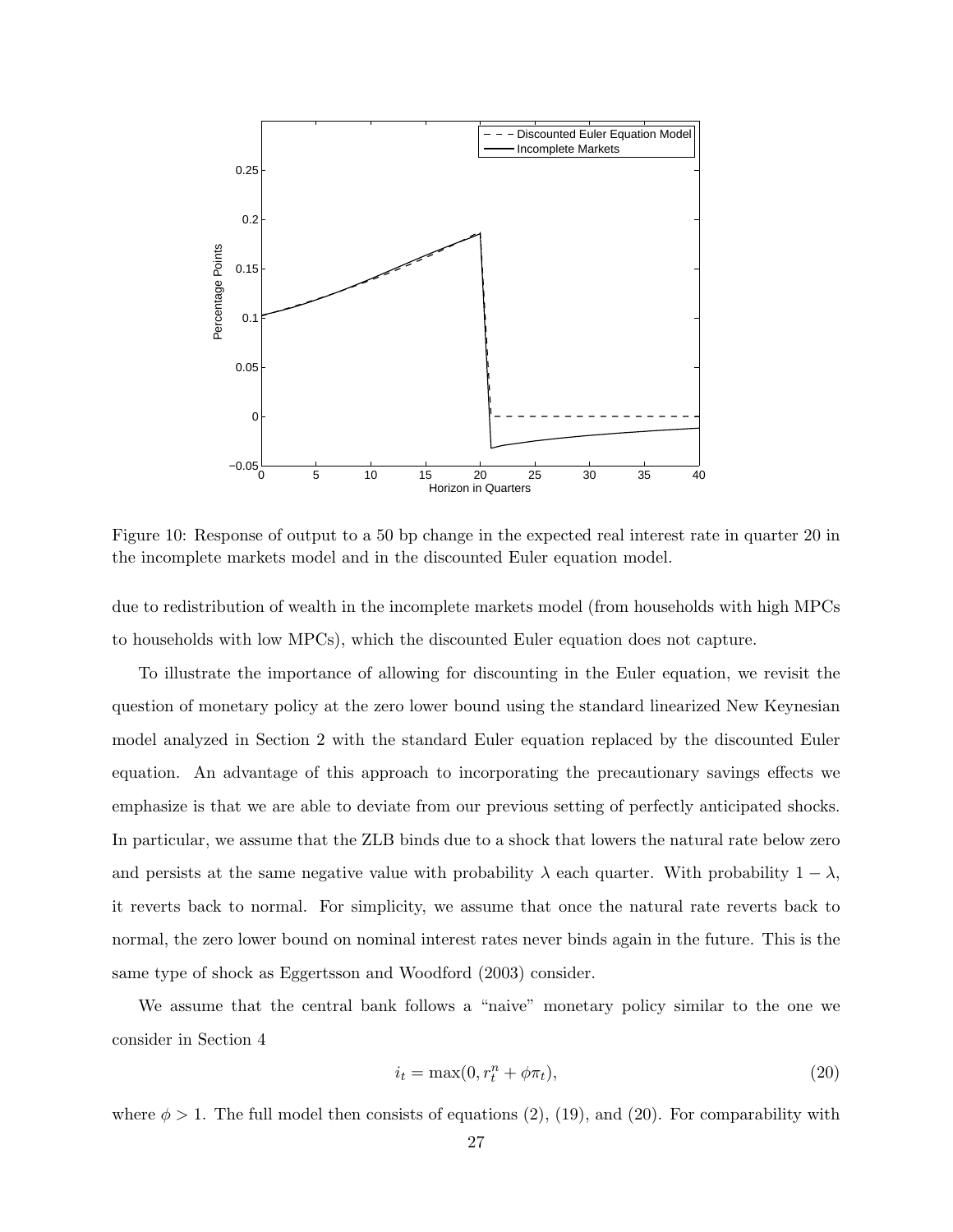Eggertsson and Woodford (2003), we assume that  $\beta = 0.99$ ,  $\sigma = 0.5$ , and  $\kappa = 0.02$ . To mimic the behavior of the incomplete markets model regarding the effects of future interest rates, we set  $\alpha = 0.97$  and  $\zeta = 0.75$  as in Figure 10. We also consider the standard case of  $\alpha = 1$  and  $\zeta = 1$ .

We start by solving for the level of the output gap and inflation after the shock has dissipated. Since we have assumed that the natural rate will never go negative again, it is feasible for the monetary authority to set  $i_t = r_t^n$  at all times after the shock dissipates. This implies that both the output gap and inflation will be zero at all times after the shock dissipates. Given this, it is easy to solve for the output gap and inflation while the shock persists. First, notice that all periods while the shock persists are identical since the probability of the shock reverting to normal does not change over time. This implies that output and inflation will be constant while the shock persists. We refer to the period during which the shock persists as the short run. Next, notice that in the short run  $E_t x_{t+1} = \lambda x_t$  and  $E_t \pi_{t+1} = \lambda \pi_t$  since with probability  $1 - \lambda$  the economy will revert to normal. Using these facts and equations (2) and (19), a few steps of algebra (presented in Appendix C) yield

$$
\pi_S = \frac{\kappa}{1 - \beta p} x_S,\tag{21}
$$

$$
x_S = \frac{\zeta \sigma}{1 - \alpha \lambda - \frac{\zeta \sigma \lambda \kappa}{1 - \lambda \beta}} r_S^n,\tag{22}
$$

where  $\pi_S$  and  $x_S$  denote inflation and the output gap in the short run, and  $r_S^n$  denotes the natural real rate of interest in the short run.

Eggertsson and Woodford (2003) present results for  $\lambda = 0.1$  and  $r_S^n = -0.02$  (annualized). They show that in the standard model, a shock of this size and persistence generates a very large recession—an output gap of -14.3%—accompanied by a large amount of deflation (-10.5%). In Table 3, we show that in the discounted Euler equation model, this same shock leads to a much more modest recession. The output gap is a mere -2.9%, and inflation falls by only 2.1%. Clearly, incorporating discounting of future interest rates radically alters the conclusions one comes to about the severity of the problem that the monetary authority faces with this type of shock.

The strength of the deflationary forces in the standard model are due to a feedback loop that gets stronger the more persistent is the shock to the natural rate. The basic feedback loop results from the following chain of logic: The negative natural rate leads to a positive interest rate gap—a real rate that is higher than the natural rate—because the nominal rate can't fall below zero. This leads output to fall, and if the shock is persistent it leads expectations of future output to fall,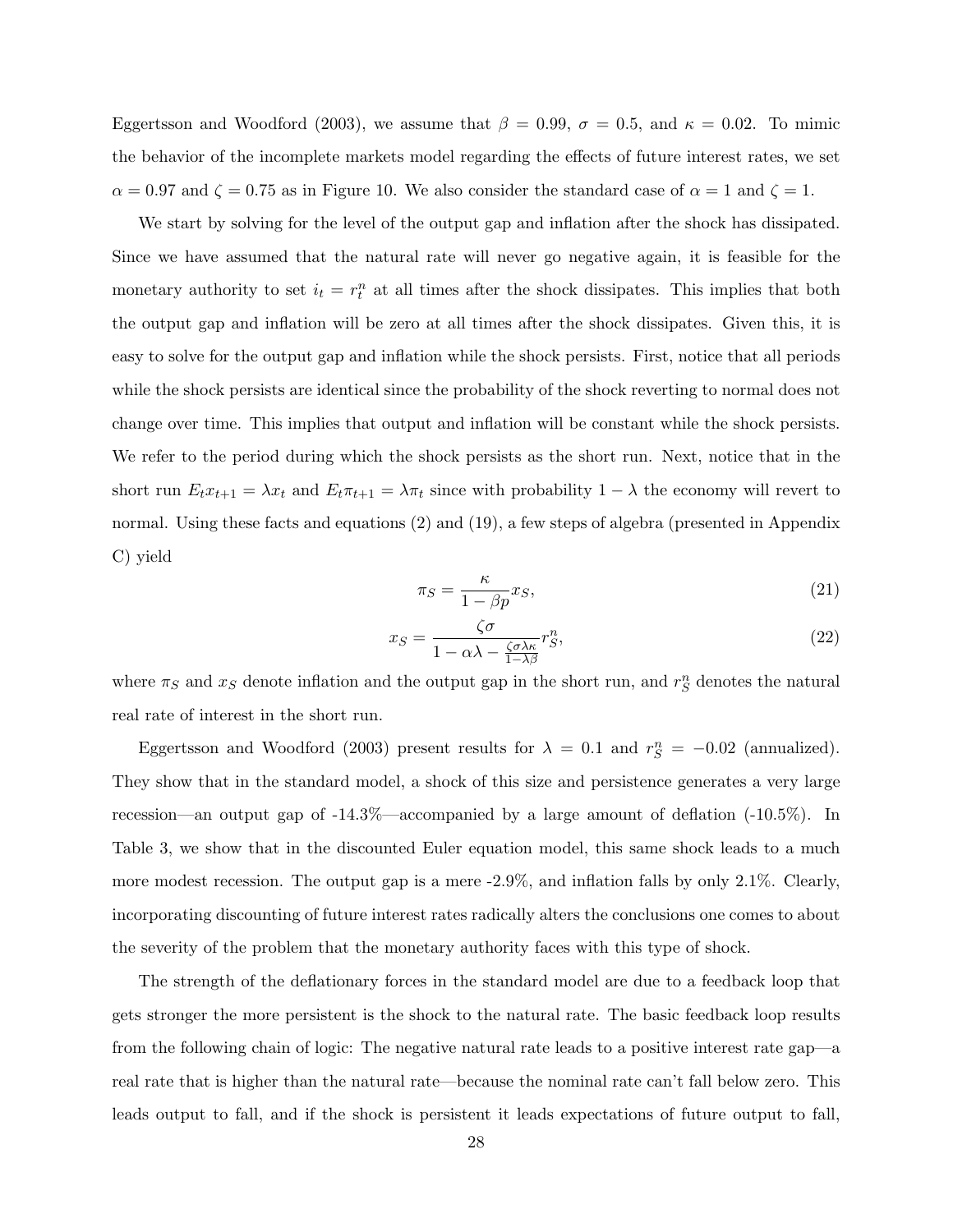| Table 3: How Severe a Constraint Is the ZLB? |  |  |  |  |
|----------------------------------------------|--|--|--|--|
|----------------------------------------------|--|--|--|--|

|                                        | Output Inflation  |
|----------------------------------------|-------------------|
| Standard Model                         | $-14.3\% -10.5\%$ |
| $(\alpha = 1, \zeta = 1)$              |                   |
| Discounted Euler Equation Model -2.9\% | $-2.1\%$          |
| $(\alpha = 0.97, \zeta = 0.75)$        |                   |

Response of output and inflation when the natural rate falls to -2% (annualized) with a 10% per quarter probability of returning to normal.

which in turn leads expected inflation to fall, which causes the current real rate to rise further, and current output to fall further, etc. The more persistent is the shock, the more it affects expected inflation and the stronger this feedback loop becomes.

It is well known that the strength of the deflationary forces associated with negative shocks to the natural real rate become infinitely strong—i.e. imply that the (log) output gap and inflation go to negative infinity—for even relatively modest levels of persistence. This can be seen by looking at the denominator of the expression for the short run output gap in equation (22). As this denominator goes to zero, the short run output gap goes to negative infinity. In the standard model (with  $\alpha = 1$  and  $\zeta = 1$ ), this occurs for a shock with an expected duration of 11 quarters.

In the discounted Euler equation model, the strength of the deflationary forces are muted and consequently the persistence of the ZLB shock needs to be greater for this "deflationary death spiral" to occur. This is depicted in Figure 11, which plots the drop in output for different levels of persistence of the ZLB shock. The solid line is the standard model, while the two broken lines are two calibrations of the discounted Euler equation model that match the baseline and high-risk calibrations of our incomplete markets model, respectively.<sup>21</sup> The deflationary death spiral occurs only for shocks that are considerably more persistent in the discounted Euler equation model than in the standard model.

<sup>&</sup>lt;sup>21</sup>As we discuss in the text,  $\alpha = 0.97$  and  $\zeta = 0.75$  matches the baseline calibration of the incomplete markets model well. We use the same approach to match the high-risk calibration of the incomplete markets model with the discounted Euler equation model. This yields  $\alpha = 0.94$  and  $\zeta = 0.7$ .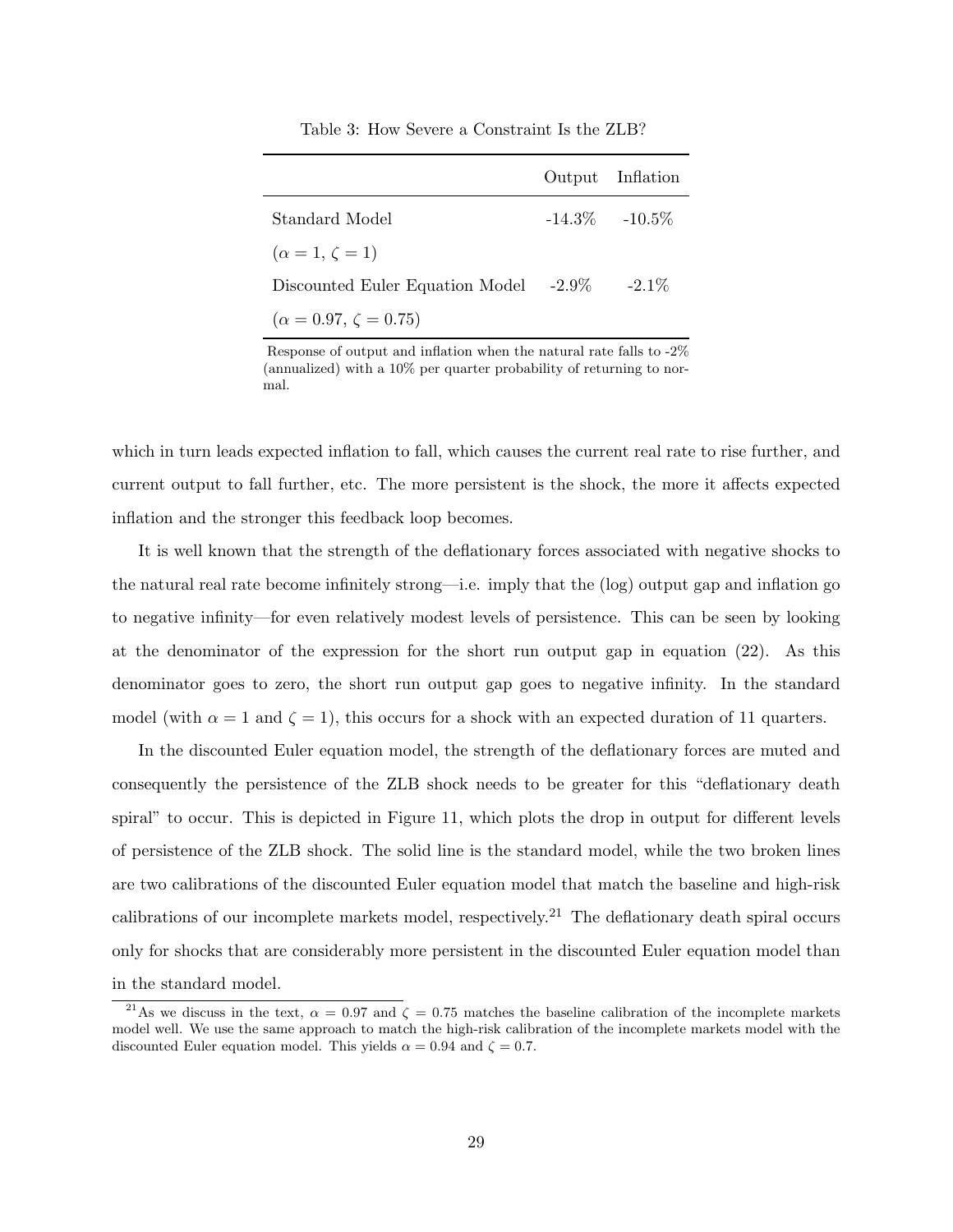

Figure 11: Response of output to shock that makes the natural real rate of interest -2% (annualized) for different levels of persistence of the shock (different values of  $\lambda$ ).

## 6 Conclusion

We study the effects of forward guidance about monetary policy. We do this in a standard New Keynesian model augmented with uninsurable income risk and borrowing constraints. Our main finding is that allowing for uninsurable income risk and borrowing constraints substantially decrease the power of forward guidance relative to the standard New Keynesian model.

While an interest rate announcement in the standard New Keynesian model has the same effect on consumption whether it occurs 1 or 40 quarters in the future, the effect declines with the horizon of the announcement in the incomplete markets model. Forward guidance 10 years ahead has essentially zero effect on output in the incomplete markets model. Intuitively, in the incomplete markets model, precautionary savings effects work to offset the standard intertemporal substitution motive. Our results have important implications for monetary policy at the zero lower bound. They imply both that persistent shocks to the natural rate of interest have smaller effects on current output and also that far future forward guidance has substantially less power to stimulate the economy.

We show that the response of consumption to interest rates at different horizons in the incom-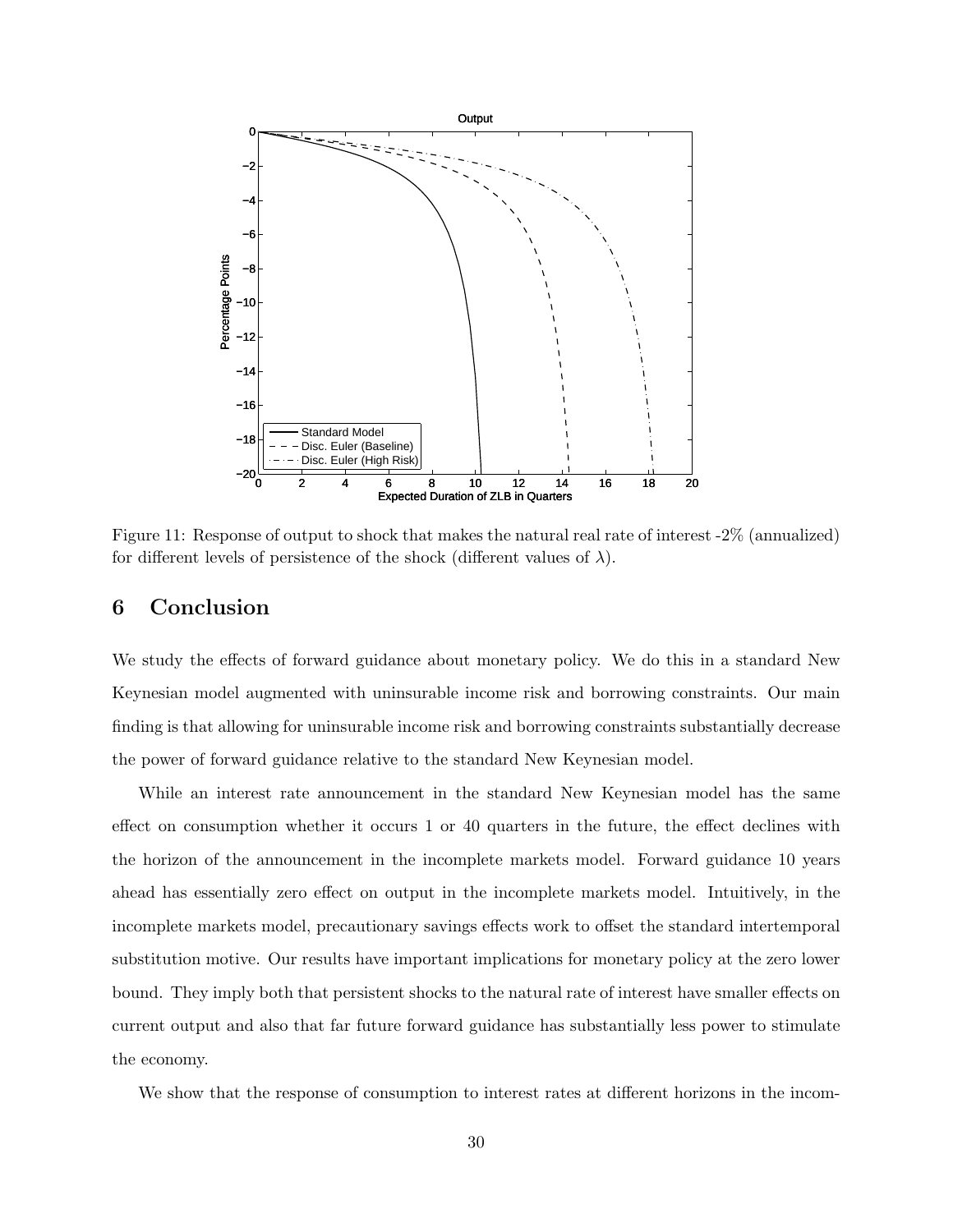plete markets model can be approximated by a consumption Euler equation with "discounting." Such an equation is a tractable way of incorporating the precautionary savings forces we emphasize into workhorse linearized macroeconomic models. We show that this discounted Euler equation can be micro-founded using a simple model of borrowing constraints.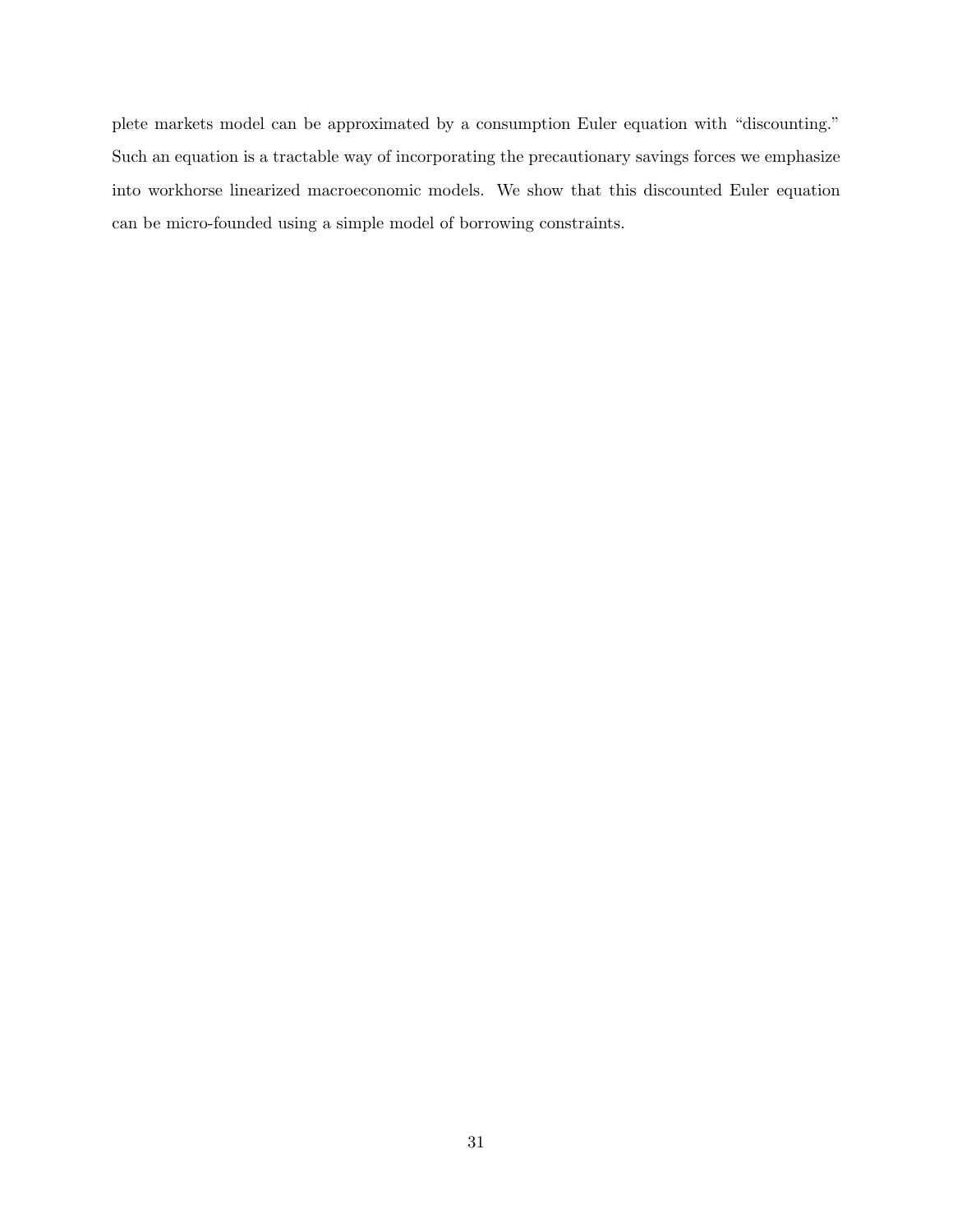### A Computational methods

Here we describe the procedure used to find an equilibrium path of the heterogeneous agent model along a perfect foresight transition for the zero-lower-bound episode considered in Section 4.4. The algorithm used to compute the results for a one-time change in the real interest rate is closely related to what we present here.

Writing the firm's first order condition recursively. For the numerical analysis it is convenient to rewrite equation (8) recursively. Define

$$
p_t^A \equiv \sum_{s=t}^{\infty} \beta^{s-t} (1-\theta)^{s-t} \left(\frac{p_t}{p_s}\right)^{\mu/(1-\mu)} y_s \mu w_s \tag{23}
$$

$$
p_t^B \equiv \sum_{s=t}^{\infty} \beta^{s-t} (1-\theta)^{s-t} \left(\frac{p_t}{p_s}\right)^{1/(1-\mu)} y_s.
$$
 (24)

then equation (8) becomes

$$
\frac{p_t^*}{p_t} = \frac{p_t^A}{p_t^B}.\tag{25}
$$

Equations (23) and (24) can be written recursively

$$
p_t^A = \mu w_t y_t + (1 - \theta) \beta \mathbb{E}_t (1 + \pi_{t+1})^{-\mu/(1-\mu)} p_{t+1}^A \tag{26}
$$

$$
p_t^B = y_t + \beta (1 - \theta) \mathbb{E}_t (1 + \pi_{t+1})^{-1/(1-\mu)} p_{t+1}^B.
$$
 (27)

Initial guess. We assume that the economy has returned to steady state after  $T = 250$  periods and look for equilibrium values for endogenous variables between dates  $t = 0$  to T. In this explanation of our methods we use variables without subscripts to represent sequences from 0 to  $T$ . Let  $X$ denote a path for all endogenous aggregate variables from date 0 to date T. These variables include aggregate quantities and prices

$$
X \equiv \{C_t, L_t, N_t, y_t, d_t, i_t, w_t, \pi_t, r_t, p_t^* / p_t, S_t, \tau_t, p_t^A, p_t^B\}_{t=0}^T.
$$

The dimension of  $X$  is given by 14 variables for each date and 251 dates. We require an initial guess  $X^0$ . In most cases we found it sufficient to guess that the economy remains in steady state.

**Solving the household's problem.** The household's decision problem depends on  $X$  through r, w,  $\tau$ , and d. For a given  $X^i$  we solve the household's problem using the endogenous gridpoint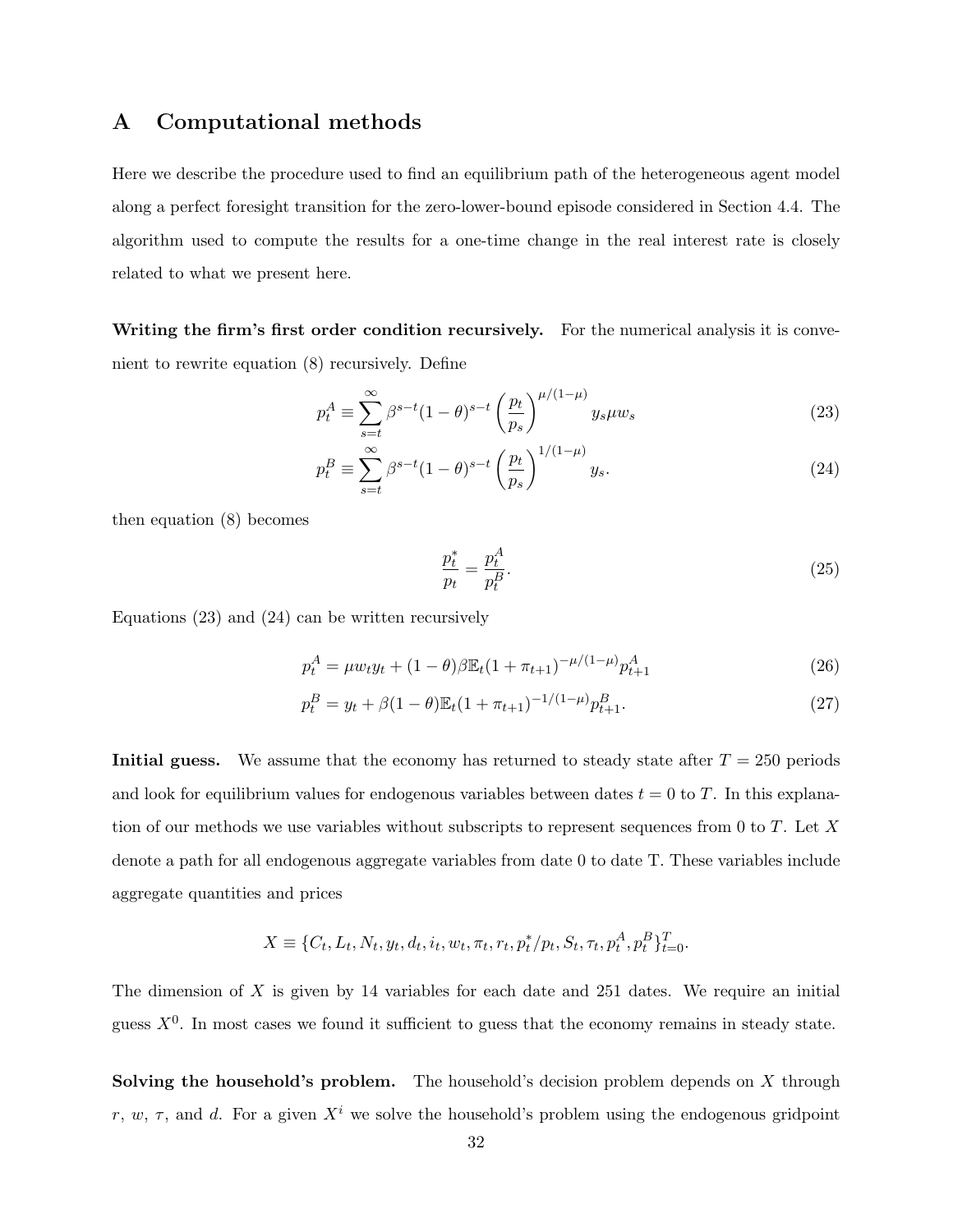method (Carroll, 2006). We approximate the household consumption function  $c(b, z)$  with a shapepreserving cubic spline with 200 unequally-spaced knot points for each value of z with more knots placed at low asset levels where the consumption function exhibits more curvature. Given the consumption function we calculate labor supply from the household's intratemporal optimality condition and savings from the budget constraint.

Simulating the population of households. We simulate the population of households in order to compute aggregate consumption and aggregate labor supply. We use a non-stochastic simulation method. We approximate the distribution of wealth with a histogram with 1000 unequally-spaced bins for each value of  $z$  again placing more bins at low asset levels. We then update the distribution of wealth according to the household savings policies and the exogenous transitions across  $z$ . When households choose levels of savings between the center of two bins, we allocate these households to the adjacent bins in a way that preserves total savings. See Young (2010) for a description of non-stochastic simulation in this manner.

**Checking the equilibrium conditions.** An equilibrium value of X must satisfy equations  $(5)$ , (6), (10), (11), (12), (14), (16), (17), (25), (26), and (27) and the monetary policy rule  $i_t =$  $\max[0, \bar{r} + \phi * \pi_t + \epsilon_t],$  where  $\epsilon_t$  is the exogenous deviation from the Taylor rule that takes a negative value under our "extended" policy. Call these 12 equations the "analytical" equilibrium conditions. The remaining two equilibrium conditions that pin down  $X$  are that  $C$  and  $L$  are consistent with household optimization and the dynamics of the distribution of wealth given the prices. Call these the "computational" equilibrium conditions.

To check whether a given X represents an equilibrium of the model is straightforward. We can easily verify whether the analytical equilibrium conditions hold at X. In addition, we can solve the household problem and simulate the population of households to verify that aggregated choices for consumption and labor supply of the heterogeneous households match with the values of C and L that appear in X.

**Updating**  $X^i$  The difficult part of the solution method arises when  $X^i$  is not an equilibrium. In this case we need to find a new guess  $X^{i+1}$  that moves us towards an equilibrium. To do this, we construct an auxiliary model by replacing the computational equilibrium conditions with additional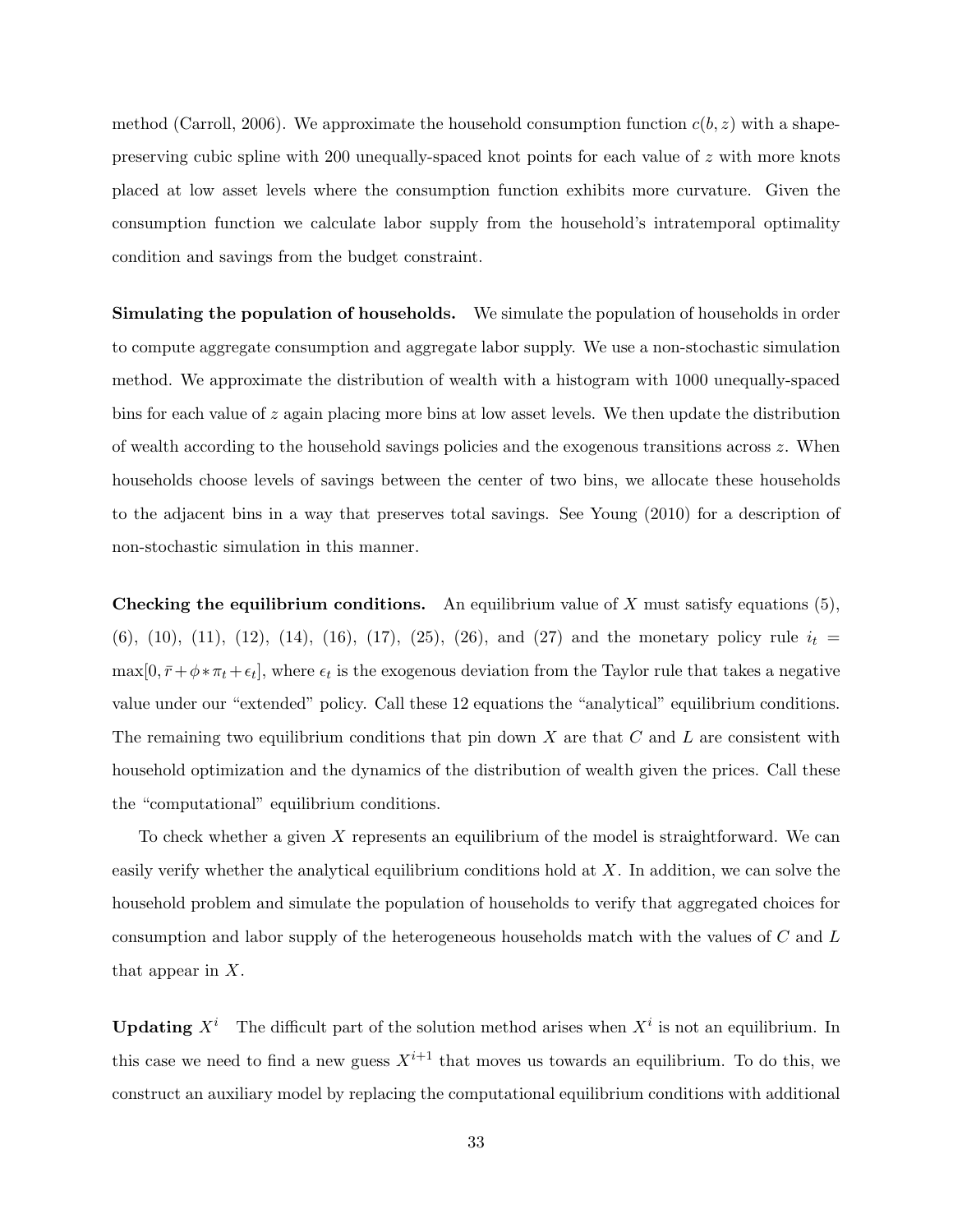analytical equilibrium conditions that approximate the behavior of the population of heterogeneous households but are easier to analyze. Specifically we use the equations

$$
C_t^{-\gamma} = \eta_t^1 \beta (1 + r_t) C_{t+1}^{-\gamma} \tag{28}
$$

$$
C_t^{-\gamma} w_t = \eta_t^2 L_t^{\psi}.\tag{29}
$$

where  $\eta^1$  and  $\eta^2$  are treated as parameters of the auxiliary model. For a given  $X^i$ , we have computed C and L from the computational equilibrium conditions. We then calibrate  $\eta^1$  and  $\eta^2$  from (28) and  $(29)$ . We then solve for a new value of X from the 12 analytical equilibrium conditions and  $(28)$ and (29). This is a problem of solving for 14 unknowns at each date from 14 non-linear equations at each date for a total of 3514 unknowns and 3514 non-linear equations. We solve this system using the method described by Juillard (1996) for computing perfect foresight transition paths for non-linear models. This method is a variant of Newton's method that exploits the sparsity of the Jacobian matrix. Call this solution  $X^{i'}$ . We then form  $X^{i+1}$  by updating partially from  $X^{i}$  towards  $X^{i}$ . We iterate until  $X^{i}$  satisfies the equilibrium conditions within a tolerance of  $5 \times 10^{-6}$ .

### B A Simple Model of Borrowing Constraints

The discounted Euler equation (equation (19)) can be micro-founded with a simple model of borrowing constraints that is similar in structure to Blanchard's (1985) perpetual youth model. Suppose that with probability  $\omega$  a household is hit by an expenditure shock that requires that the household consume all available resources and hit a borrowing constraint. An example of such a shock could be a large hospital bill that drives the household to its borrowing constraint. We refer to the households that are hit by this shock as the constrained households and the other households as the unconstrained households. Suppose for simplicity that the marginal utility of consumption of the constrained households is constant at a value D. Suppose furthermore, that the institutions of the economy are such that it is not feasible for the household to transfer resources intertemporally across this event and as a result the household will continue from that point on with no assets. In this regard the model is akin to Blanchard's perpetual youth model—it is as if the household dies and is replaced by a new household.

In contrast to the standard perpetual youth model, we assume that the household does not have access to insurance against these idiosyncratic shocks. Instead households save in a zero-net-supply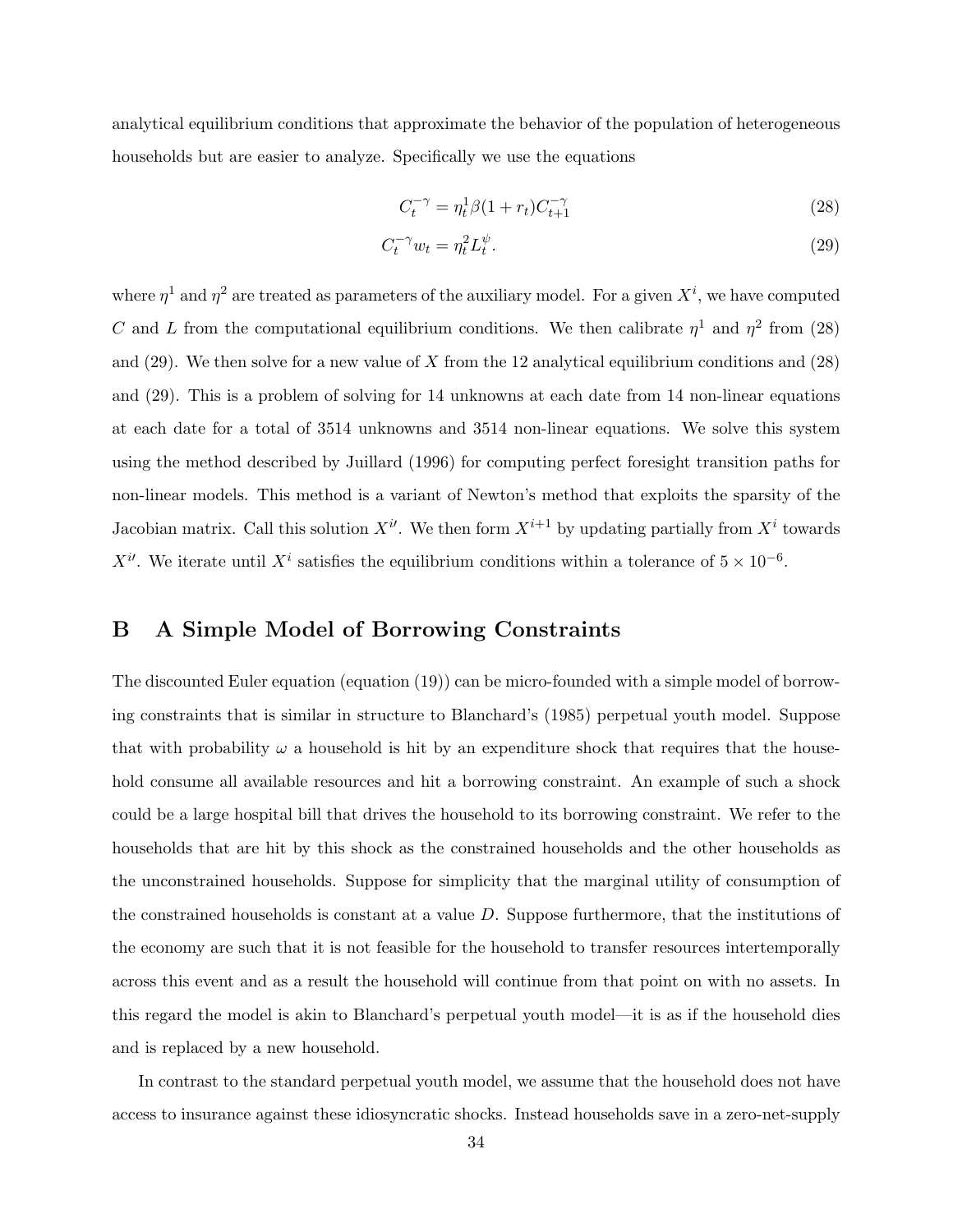bond with real interest rate  $R_t$ . As the bond is in zero net supply, if all unconstrained households begin with zero bond positions they will have to choose zero bond positions for the bond market to clear. This follows because all unconstrained households are identical and therefore if there are no savings in the aggregate there must be no savings for each individual. Those households who are constrained also continue without any savings in the next period so the degenerate distribution of wealth is preserved.

For simplicity, we assume that constrained households do not supply labor nor do they receive dividends from firms. From these assumptions, it follows that the only resources the constrained households have to fund their consumption is their stock of assets, but in equilibrium they hold no assets so they do not consume in equilibrium. Each unconstrained household receives an equal share d of the profits of the firms.

The Bellman equation for the representative unconstrained household is

$$
V(b, \Xi) = \max_{b', \ell} \left\{ \frac{c^{1-\gamma}}{1-\gamma} - \frac{\ell^{1+\psi}}{1+\psi} + \beta_t \mathbb{E} \left[ (1-\omega)V(b', \Xi') + \omega Db' \right] \right\}
$$

where b denotes the household's asset holdings,  $\Xi$  represents the aggregate state, the natural rate of interest in our application, and the expectation is taken over  $\Xi'$ . Maximization is subject to the budget constraint

$$
c + \frac{b'}{R} = w\ell + b + d.
$$

This problem generates a consumption Euler equation of

$$
c_t^{-\gamma} = \beta_t R_t \mathbb{E}_t \left[ (1 - \omega) c_{t+1}^{-\gamma} + \omega D \right].
$$

In equilibrium, goods market clearing implies that  $c_t = y_t$ .

Log-linearizing this equation yields

$$
x_t = -\frac{1}{\gamma}(r_t - r_t^n) + \alpha \mathbb{E}_t [x_{t+1}]
$$

where  $x_t$  is the output gap,

$$
\alpha = \frac{(1 - \omega)\bar{c}^{-\gamma}}{(1 - \omega)\bar{c}^{-\gamma} + \omega D},
$$

and  $r_t^n$  is  $\gamma$  times the log deviation of  $\beta_t$  from its steady state value. To match the functional form presented in the text, set  $1/\gamma = \sigma \zeta$ , set  $D = \bar{c}^{-\gamma}$ , and then the above expression becomes  $\alpha = 1 - \omega$ so the parameter  $\omega$  controls the discounting in the Euler equation.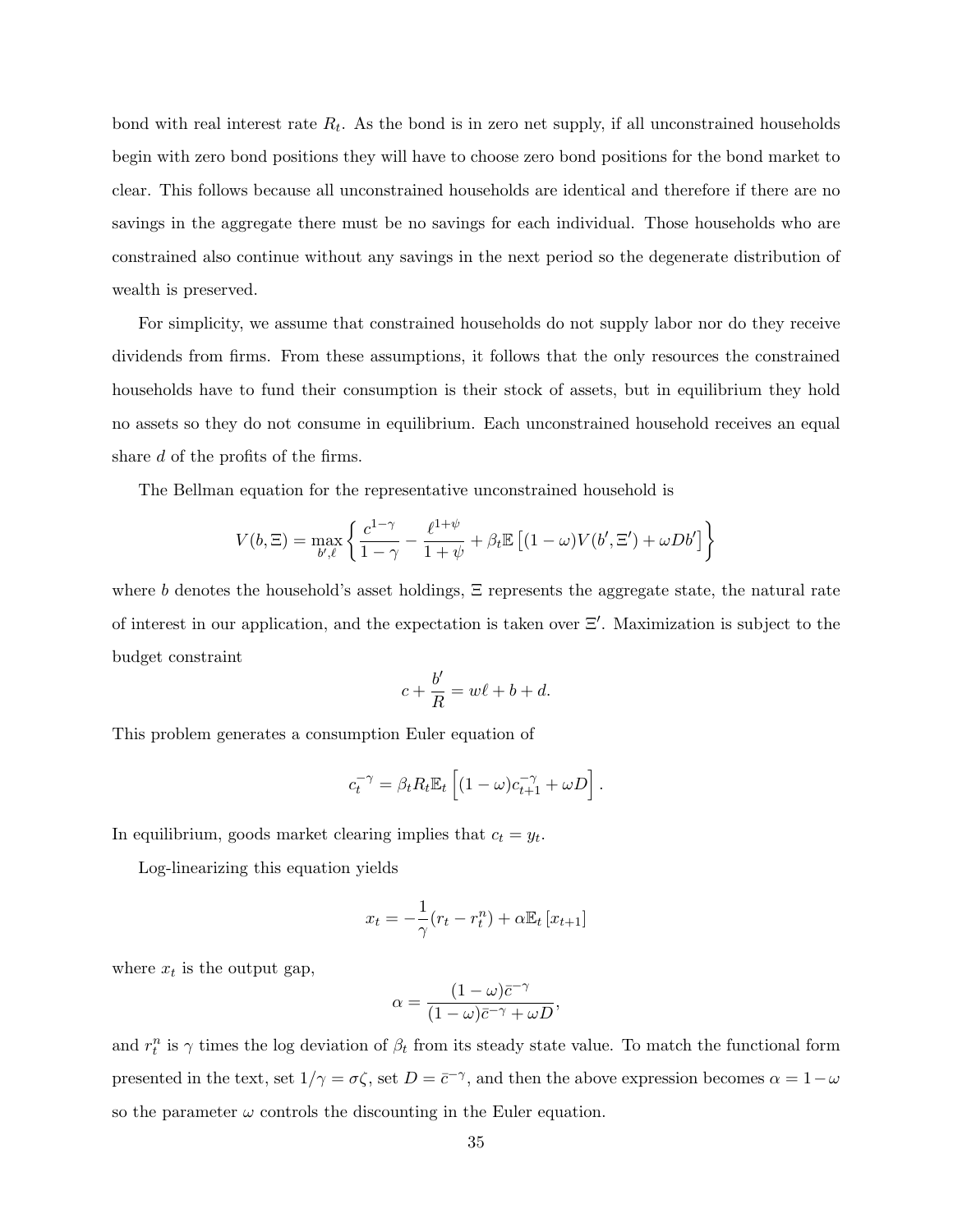In the standard model, there is no discounting in the Euler equation because the return on saving offsets the fact that the household discounts utility at future dates. This is also true in Blanchard's perpetual youth model. In that model households discount the future at a higher rate reflecting their mortality risk, but households hold assets that only pay off if they live and these assets have returns that are exactly high enough conditional on living to offset the households' increased discounting of the future. In contrast, in the model we lay out above, household discount the future at a higher rate than in the standard model but the return to savings remains low. Households discount the future at a higher rate because they completely discount any states of the world following expenditure shocks (since they can't influence their situation in these states). The return to savings remains low because households value wealth in the constrained states and this bids up the price of assets and drives down the interest rate. The result is that households discount future consumption more than is offset by the returns to savings that they have access to.

The other equations of the model, including the intratemporal labor supply condition, are unaffected by the possibility that the borrowing constraint binds.

# C Algebra Behind Equations (21) and (22)

Consider first the Phillips curve:

$$
\pi_t = \beta E_t \pi_{t+1} + \kappa x_t.
$$

Since the output gap and inflation are constant at  $x_S$  and  $\pi_S$ , respectively, and  $E_t\pi_{t+1} = \lambda \pi_S$  in the short run, we have that

$$
\pi_S = \beta \lambda \pi_S + \kappa x_S,
$$

which implies

$$
\pi_S = \frac{\kappa}{1 - \beta \lambda} x_S \tag{30}
$$

as long as  $x_S$  and  $\pi_S$  are finite.

Consider next the discounted Euler equation

$$
x_t = \alpha E_t x_{t+1} - \zeta \sigma (i_t - E_t \pi_{t+1} - r_t^n).
$$

Again, since the output gap and inflation are constant at  $x_S$  and  $\pi_S$ , respectively, and  $E_t\pi_{t+1} = \lambda \pi_S$ and  $E_t x_{t+1} = \lambda x_S$  in the short run, and, in addition, since the natural real rate is  $r_S^n$  in the short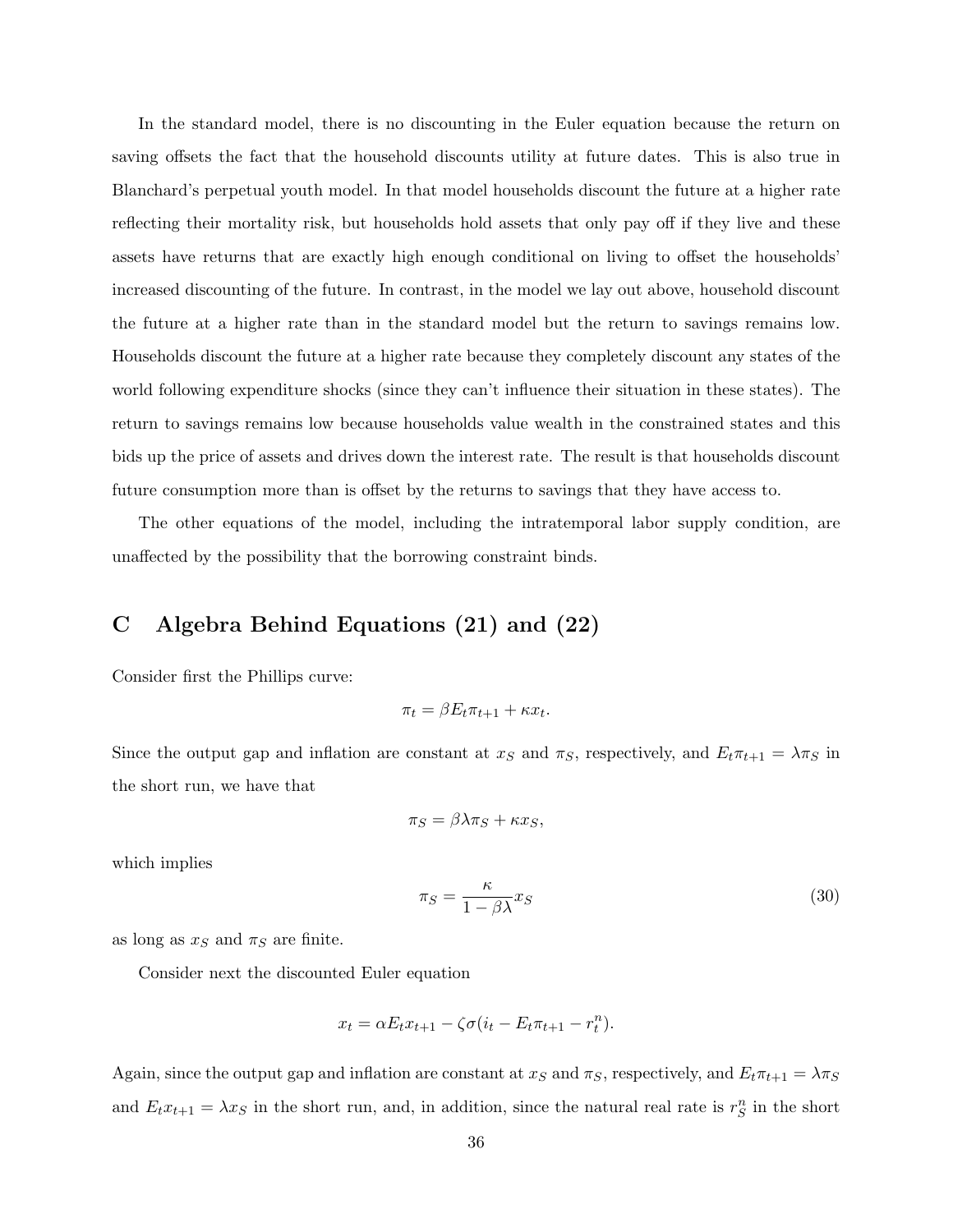run, we have that

$$
x_S = \alpha \lambda x_S + \zeta \sigma (\lambda \pi_S + r_S^n).
$$

If we now use equation (30) to eliminate  $\pi_S$  from this equation we get that

$$
x_S = \alpha \lambda x_S + \zeta \sigma (\lambda \frac{\kappa}{1 - \beta \lambda} x_S + r_S^n),
$$

which implies

$$
x_S = \frac{\zeta \sigma}{1 - \alpha \lambda - \frac{\zeta \sigma \lambda \kappa}{1 - \lambda \beta}} r_S^n
$$

as long as  $\boldsymbol{x}_S$  is finite.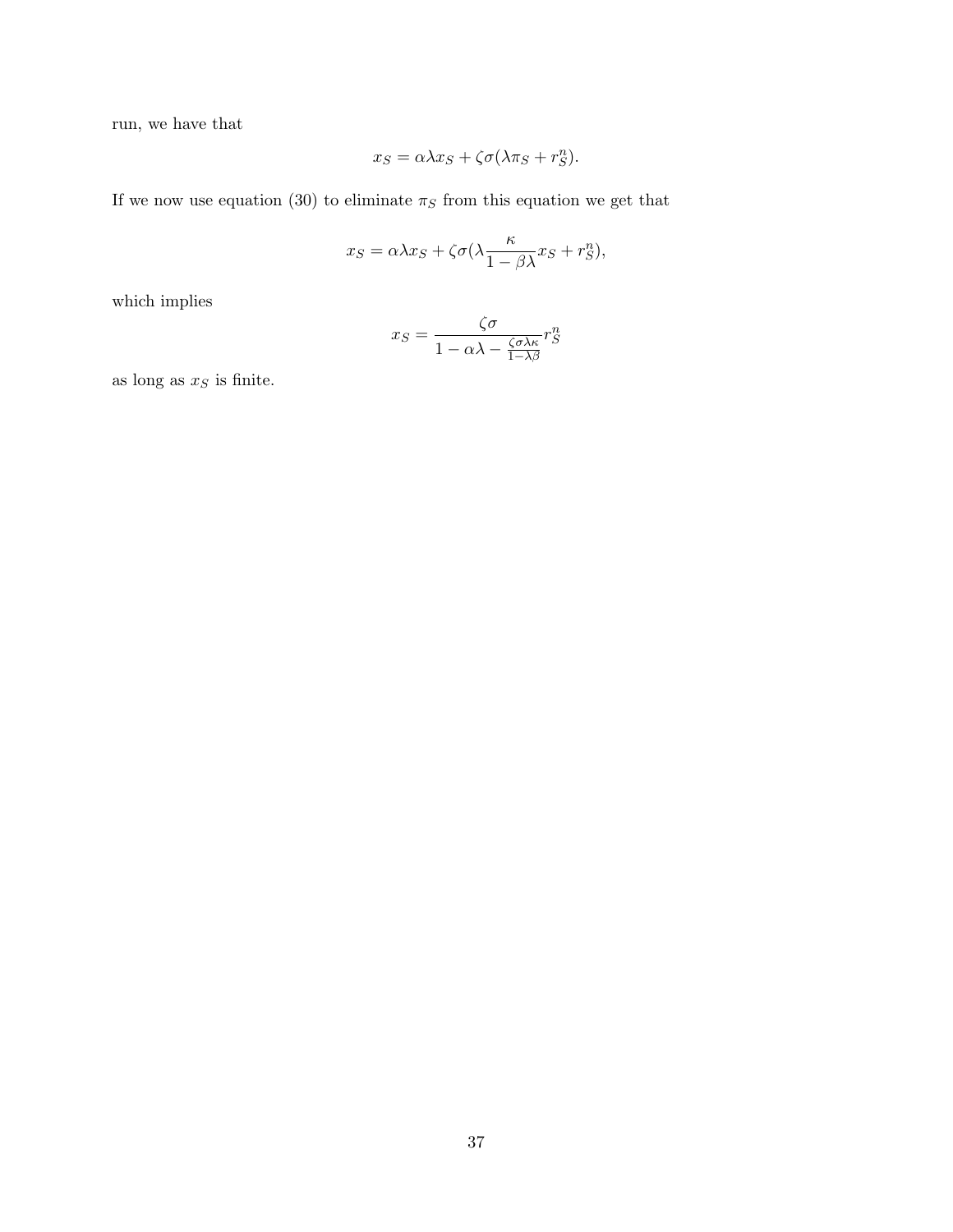# References

- Aiyagari, S. R. (1994): "Uninsured Idiosyncratic Risk and Aggregate Saving," Quarterly Journal of Economics, 109(3), 659–684.
- BEWLEY, T. (undated): *Interest Bearing Money and the Equilibrium Stock of Capital*. Manuscript.
- BLANCHARD, O. J. (1985): "Debt, Deficits, and Finite Horizons," Journal of Political Economy, 93(2), 223–247.
- Calvo, G. A. (1983): "Staggered Prices in a Utility-Maximizing Framework," Journal of Monetary Economics, 12, 383–398.
- Campbell, J. R., C. L. Evans, J. D. Fisher, and A. Justiniano (2012): "Macroeconomic Effects of Federal Reserve Forward Guidance," Brookings Papers on Economic Activity, 2012(1), 1–80.
- CARLSTROM, C. T., T. S. FUERST, AND M. PAUSTIAN (2012): "Inflation and Output in New Keynesian Model a Transient Interest Rate Peg," Working Paper, Federal Reserve Bank of Cleveland.
- Carroll, C. D. (2006): "The Method of Endogenous Gridpoints for Solving Dynamic Stochastic Optimization Problems.," Economics Letters, 91(3), 312 – 320.
- Chetty, R. (2012): "Bounds on Elasticities with Optimization Frictions: A Synthesis of Micro and Macro Evidence on Labor Supply," Econometrica, 80(3), 969–1018.
- Christiano, L., M. Eichenbaum, and S. Rebelo (2011): "When Is the Government Spending Multiplier Large?," Journal of Political Economy, 119(1), 78–121.
- Del Negro, M., M. Giannoni, and C. Patterson (2013): "The Forward Guidance Puzzle," Working Paper, Federal Reserve Bank of New York.
- EGGERTSSON, G. B., AND M. WOODFORD (2003): "The Zero Bound on Interest Rates and Optimal Monetary Policy," Brookings Papers on Economic Activity, 2003(1), 139–211.
- FLODEN, M., AND J. LINDÉ (2001): "Idiosyncratic Risk in the United States and Sweden: Is There a Role for Government Insurance?," Review of Economic Dynamics, 4(2), 406–437.
- GALI, J. (2008): Monetary Policy, Inflation, and the Business Cycle. Princeton University Press, Princeton, NJ.
- Gornemann, N., K. Kuester, and M. Nakajima (2014): "Doves for the Rich, Hawks for the Poor? Distributional Consequences of Monetary Policy," Working Paper, Federal Reserve Bank of Philadelphia.
- GUERRIERI, V., AND G. LORENZONI (2011): "Credit Crises, Precautionary Savings, and the Liquidity Trap," Working Paper, University of Chicago.
- Gurkaynak, R. S., B. Sack, and E. T. Swanson (2005): "Do Actions Speak Louder Than Words? The Response of Asset Prices to Monetary Policy Actions and Statements," *International* Journal of Central Banking, 1, 55–93.